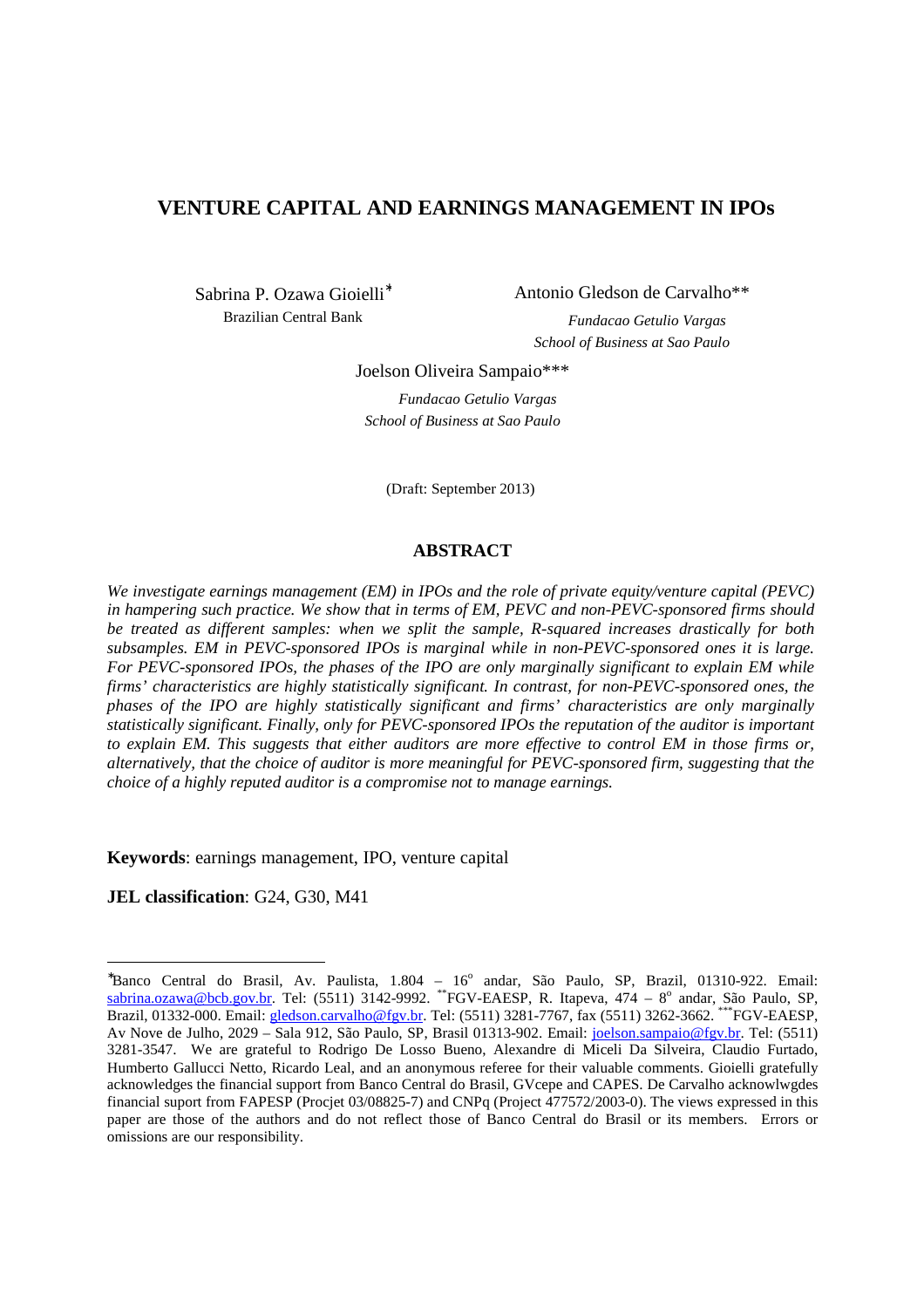# **1 – Introduction**

This article studies the dynamics of earnings management (EM from hereon) around the IPO and the role of venture capital in hampering such practice. EM is a purposeful intervention in the external financial reporting process with any intention other than to represent the reality intrinsic to the business. Although not illegal, it can distort the information content of the financial statements in a way that can harm shareholders. EM is especially important at the time of initial public offerings (IPO hereon): if earnings were artificially inflated, investors who are unaware of this can be lead to pay an artificially high price.

Several authors studied EM at the time of public offerings. Teoh et al. (1998b) relate the poor long-term return of IPOs detected by Ritter (1991) to EM. They found that EM around the IPO is higher for issuing firms as compared to non-issuing ones. However, for using annual data, these authors were unable to capture the dynamics of EM and most likely underestimated it. This is so because earnings inflation and subsequent reversal can occur in the same fiscal year not being reflected in the annual reports.

Rangan (1998) studies the effect of EM on the subsequent stock performance of companies that do a seasoned equity offering (SEO). He finds that inflated earnings are reported in the quarter around the announcement of the  $\text{SEO}^1$  and the subsequent one. In fact, to reach this conclusion, the author limits to compare the median of discretionary accruals in each quarter without controlling for other variables that could affect the level of discretionary accruals (e.g., size, sales growth and leverage). In this way, he does not address the dynamics of EM. His main result is that increased earnings around the SEO explain the poor adjusted stock returns in the following year.

Another venue examines the effect of private equity/venture capital (PEVC hereon) investors on the corporate governance of their invested companies and their influence on public offerings. Kaplan and Stromberg (2003) documents that venture capitalists impose complex control rights when they sponsor a company, and put in place strong monitoring and

<sup>&</sup>lt;sup>1</sup> Rangan (1998) reports high discretionary accruals in quarters 0 and 1. In his words, quarter 0 is the quarter that has the first earnings announcement after the offering announcement.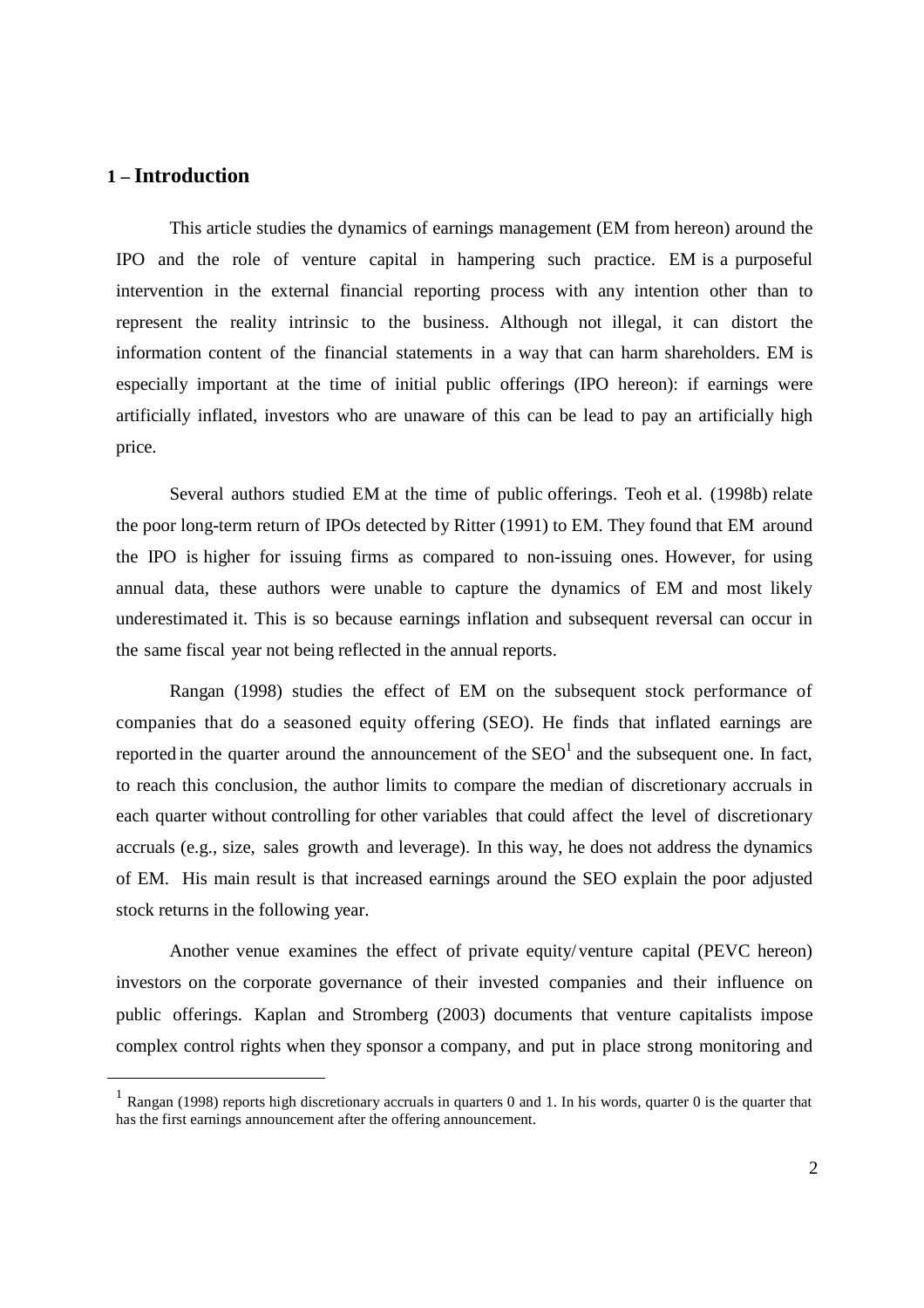advisory mechanisms. Hellmann and Puri (2002) find that PEVC-sponsorship is related to a variety of professionalization measures, such as the adoption of stock options plans, the hiring of a marketing or sales vice-president and the formulation of human resources policies. They also find that PEVC-sponsored start-ups are more likely and faster to replace the founder with an outsider CEO. Gompers (1995) and Lerner (1995) also provide evidence of strong monitoring activity exerted by venture capitalists.

Venture capitalists also have incentives to force their invested firms to keep good corporate governance practices even after the IPO: frequently the IPO is not the exit of PEVC from their invested firms, but rather a mechanism to obtain funds to finance expansion. Venture capitalists retain their equity position for years after the IPO [Barry et al. (1990)]. Therefore, venture capitalists have incentives to put in place governance systems to preserve the value of their investment. Furthermore, as they systematically take firms to the IPO market, concerns with their reputation may lead them to hamper earnings manipulation. In fact, evidence of such a role has been reported: Hochberg (2012), using a sample of US IPOs and annual data, finds evidence that PEVC-sponsored IPOs present reduced EM. Morsfield and Tan (2006) show that such result is robust to controls such as the endogenous choice for PEVC financing, IPO lock-up provisions, and PEVC exit subsequent to the IPO. They also find that the post-issue performance of VC-sponsored companies exceeds that of non-PEVC-sponsored ones. However, the improved performance occurs only when venture capitalists are effective in mitigating EM at the IPO period.

Finally, Wongsunwai (2013) studies the dynamics of EM and the role of the reputation of the venture capitalist. This author defines four two-quarter periods: pre-IPO, IPO, lock-up and post-lock-up periods and estimate EM for each of these eight quarters. With this procedure, he is able to determine when earnings are inflated and when reversion begins. He finds that PEVC-sponsored IPOs present significantly less EM than non-PEVC-sponsored ones in the IPO period and that this effect is mostly due to the influence of highly reputed venture capitalists.

Even though Hochberg (2012 happens), Morsfield and Tan (2006) and Wongsunwai (2013) find that PEVC-sponsored IPOs present less earnings management than non-PEVCsponsored ones, they do not answer whether this because both groups manage earnings and one group manage less than the other, or if PEVC-sponsored IPOs do not present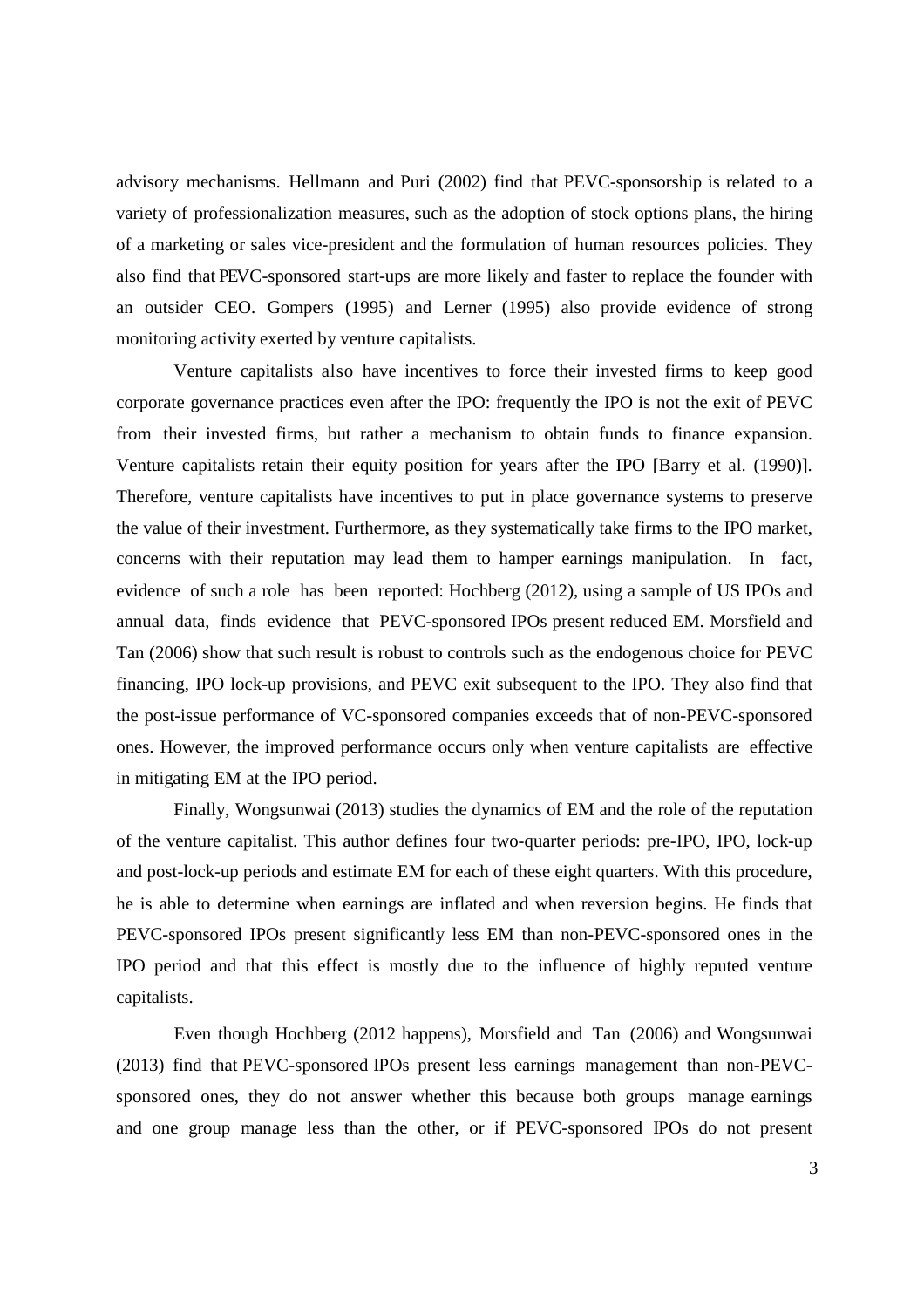earnings management at all.

In this article we study the dynamics of EM around the IPO to investigate differences in EMs between PEVC and non-PEVC-sponsored IPO. Initially, we show that PEVC-sponsorship does not uniformly reduce EM around the IPO. Next, we confirm for Brazil the result of Wongsunwai (2013) that PEVC-sponsored IPOs present significantly less EM only in the IPO period. This result is robust across statistical methods and different methodologies used to estimate EM.

Our contribution is to show that in terms of EM PEVC-sponsored and non-PEVCsponsored firms behave in different fashions. In fact they should be treated as different samples of firms: Random effects estimates of a full regression model with all variables interacted with a PEVC-dummy yields an R-squared of 13-14% (depending on the EM model). If we split the samples, R-squared for the PEVC-sample increases to 34-37% and to near 24% for the non-PEVC-sample. We also observes that EM in PEVC-sponsored IPOs is marginal while for non-PEVC-sponsored ones is large. More specifically, for the sample of firms with PEVCsponsorship, F-test for the significance of the phases of the IPO on EM is only marginally significant. The explanatory power of the phases of the IPO ranges from 4% (fixed effects estimate) to 11% (pooled OLS). F-test also indicates that firms' characteristics are highly statistically significant to explain EM (individually, growth, leverage, return on assets and the quality of the auditor are consistently statistically significant). Furthermore, fixed effects analysis indicates that PEVC-sponsored firms do not manage earnings in the IPO phase. Differently, for the sample of non-PEVC-sponsored firms, F-test indicates that the phases of the IPO are highly statistically significant, accounting for 31% (fixed effects) to 42% (random effects) of the explaining power. F-test also indicates that firms' characteristics are only marginally statistically significant to explain EM (individually, only leverage is consistently statistically significant). Furthermore, all analyses consistently indicate that non-PEVCsponsored firms manipulate earnings around the IPO.

This paper is organized as follows: Section 2 makes a short presentation of the Brazilian Private Equity and Venture Capital industry. Section 3 describes our variables: measures of EM, phases of the IPO and other explanatory variables. Section 4 describes our sample and basics descriptive statistics. Section 5 explains our hypotheses, regressions models and treatment for endogenous choice of venture capital investments. Section 6 presents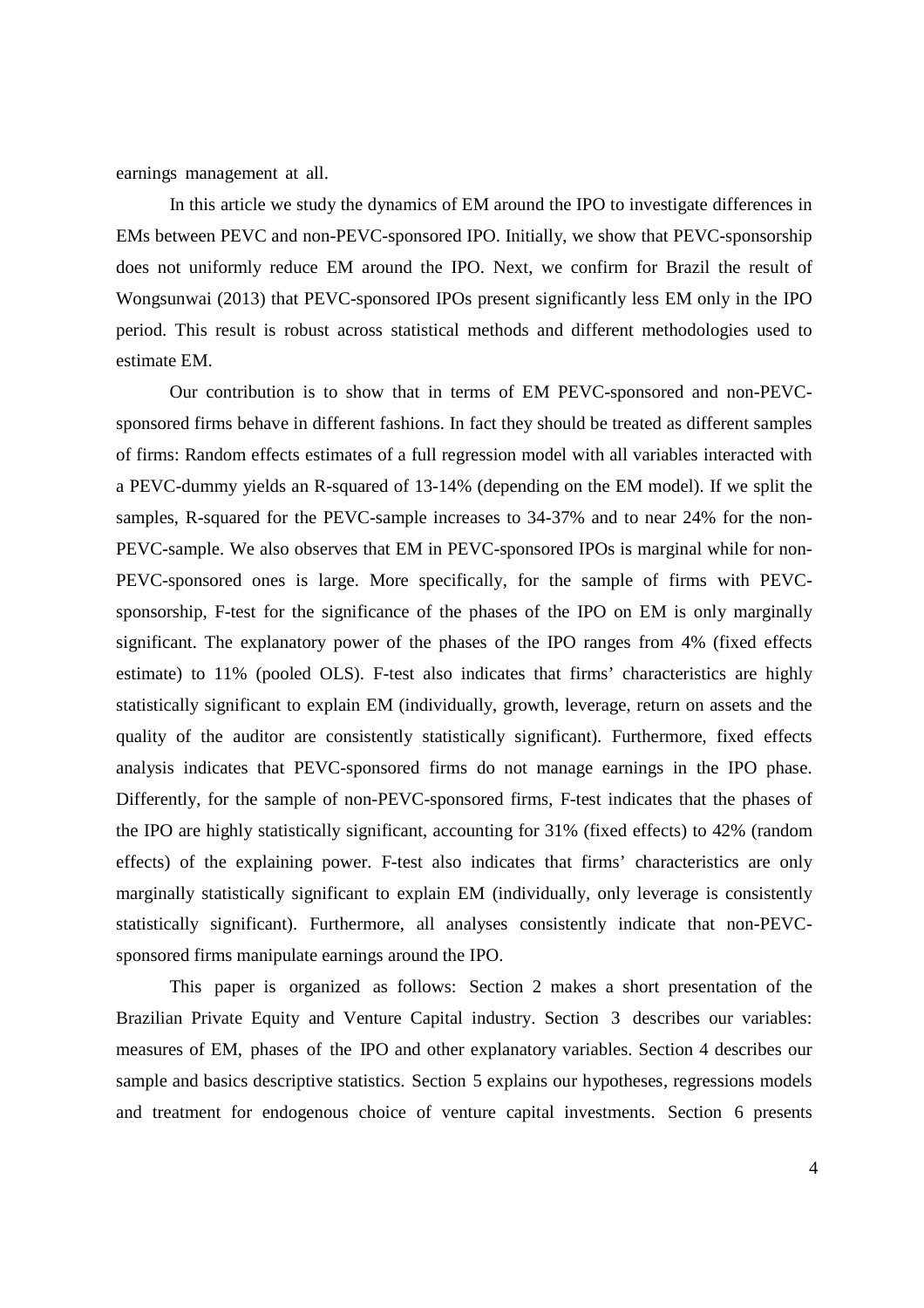empirical results. Finally, Section 6 concludes the paper.

# **2 - Private Equity and Venture Capital in Brazil**<sup>2</sup>

PEVC is relatively recent in Brazil but has been rising sharply. Between 1999 and 2004, commitments grew at 9% per year from \$3.7 to \$5.6 billion. More recently, from 2004 to 2009, the growth rate was near 50% per year, reaching \$36.1 billion in 2009. Achievement of macroeconomic stability; attainment of investment grade for government bonds; and the graduation of the PEVC industry, mainly through a wave of IPOs between 2004 and 2007 are the main drives behind such a growth. Taken as proportion of GDP, the growth in commitments represents an increase from 0.63% in 1999 to 2.33% in 2009. This is relatively small when compared to countries where PEVC is more developed, such as the United States (3.7% of GDP) and the United Kingdom (4.7%). Another evidence of the industry rise is in the number of portfolio companies and management organizations. The number of portfolio companies increased from 306 in 2004 to 502 in 2009. The number of management organizations with their offices in the country increased from 71 in 2004 to 144 in 2009, and the number of funds that they manage, from 97 to 239. Although the Brazilian PEVC industry is still relatively small when comparable to other developed economies, its importance for the IPO market is significant. From 2004 to 2010 (our period of analysis, there were 115 IPOs in Brazil, 42 (37%) of which were from PEVC-sponsored firms. In the US from 2001 to 2012 there were 1187 IPOs of which 465 (39%) were PEVC-sponsored. Similar to countries in which PEVC is well established, independent organizations are the predominant form of management organizations. The participation of domestic organizations remained stable between 2004 and 2009 with nearly 75% of the organizations and 60% of the commitments. The participation of North American organizations decreased from 14% to 2% (from 10 to 3). However, in terms of commitments such a fall was not so sharp: from 31% to 18%. Organizations from Europe increased from 6% to 16% (from 3% to 9% in terms of commitments). The predominance of domestic institutions raises the questions about whether PEVC in Brazil follows the same patterns as in the US. This article, we focus only on its role in hampering EM. It remains a broad research question about whether there would be significant differences in patterns.

 $\overline{a}$ 

 $2$  This section is based on De Carvalho (2012).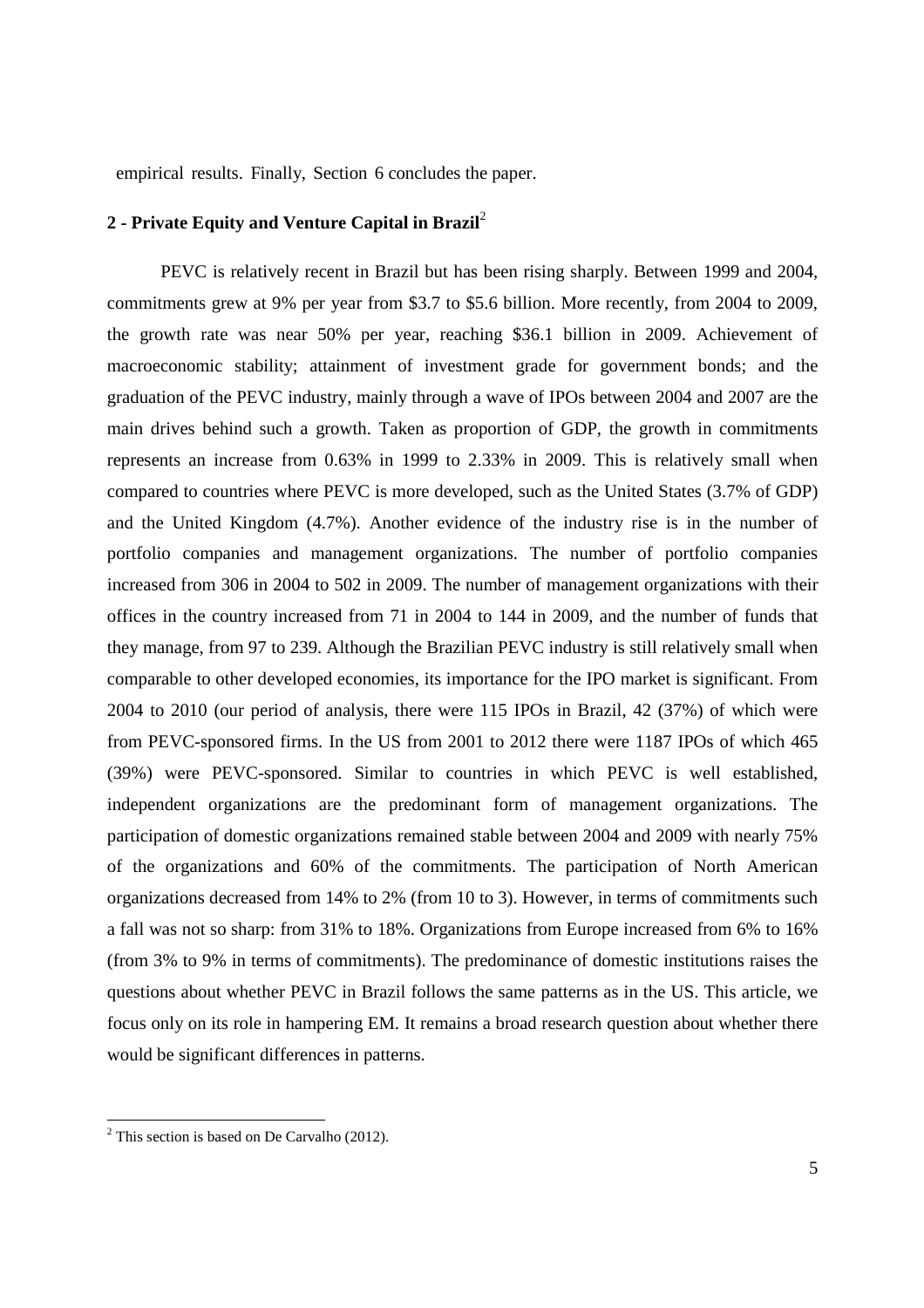## **3 – Variables**

#### **3.1 – Measures of Earnings Management**

Earnings management is not directly observable. Several models were developed to gauge it. In general, these models are based on accruals: the difference between reported earnings and cash flow from operations. Total accruals can be decomposed into current (short-term) and noncurrent (long-term) components. Current accruals adjustments involve only short-term assets and liabilities supporting the day-to-day operations of the company, e.g., recognition of sales revenue before cash is received; delayed recognition of expenses through a small provision for bad debts; and deferred recognition of expenses when cash is advanced to suppliers. Non-current accruals adjustments involve long-term net assets, e.g., decelerating depreciation, decreasing deferred taxes, and realizing unusual gains. Because managers have more discretion over current than noncurrent accruals, current accruals have been frequently used as basis for EM (Teoh et al., 1998b). In this study, we also use discretionary current accruals (non-justifiable changes on current accruals) as proxy for of EM. This choice was due to 1) the greater vulnerability of short-term accounts to manipulation; and 2) the fact that Brazilian accounting rules do not require quarterly disclosure of some data necessary to calculate non-current accruals (e.g., depreciation). When cash flow statements are not available (as in Brazil) accruals are calculated as the variation in current assets minus the variation in current liabilities (as in Hochberg, 2012; and Teoh et al., 1998a and 1998b). One should note that to calculate accruals, it is necessary two consecutive balance sheets.

Even though positive accruals suggest that reported earnings are greater than the cash flow generated by the company's operations, positive accruals by themselves are not evidence of EM. In firm's daily operations, some accrual adjustments are consistent with the accrual basis accounting regime, and sometimes appropriate and necessary to provide a good picture of earnings. Manipulation occurs when managers discretionarily increase or decrease accruals with other purposes than to express the real economic and financial situation of the business. Therefore, it is necessary to decompose accruals into *non-discretionary* (normal) accruals, which are derived from the company's activities, and *discretionary* accruals, which are artificial and have the only intention of manipulating results. Several methodologies have been developed to make such decomposition, e.g., Healy (1985), DeAngelo (1986), Jones (1991), Dechow et al.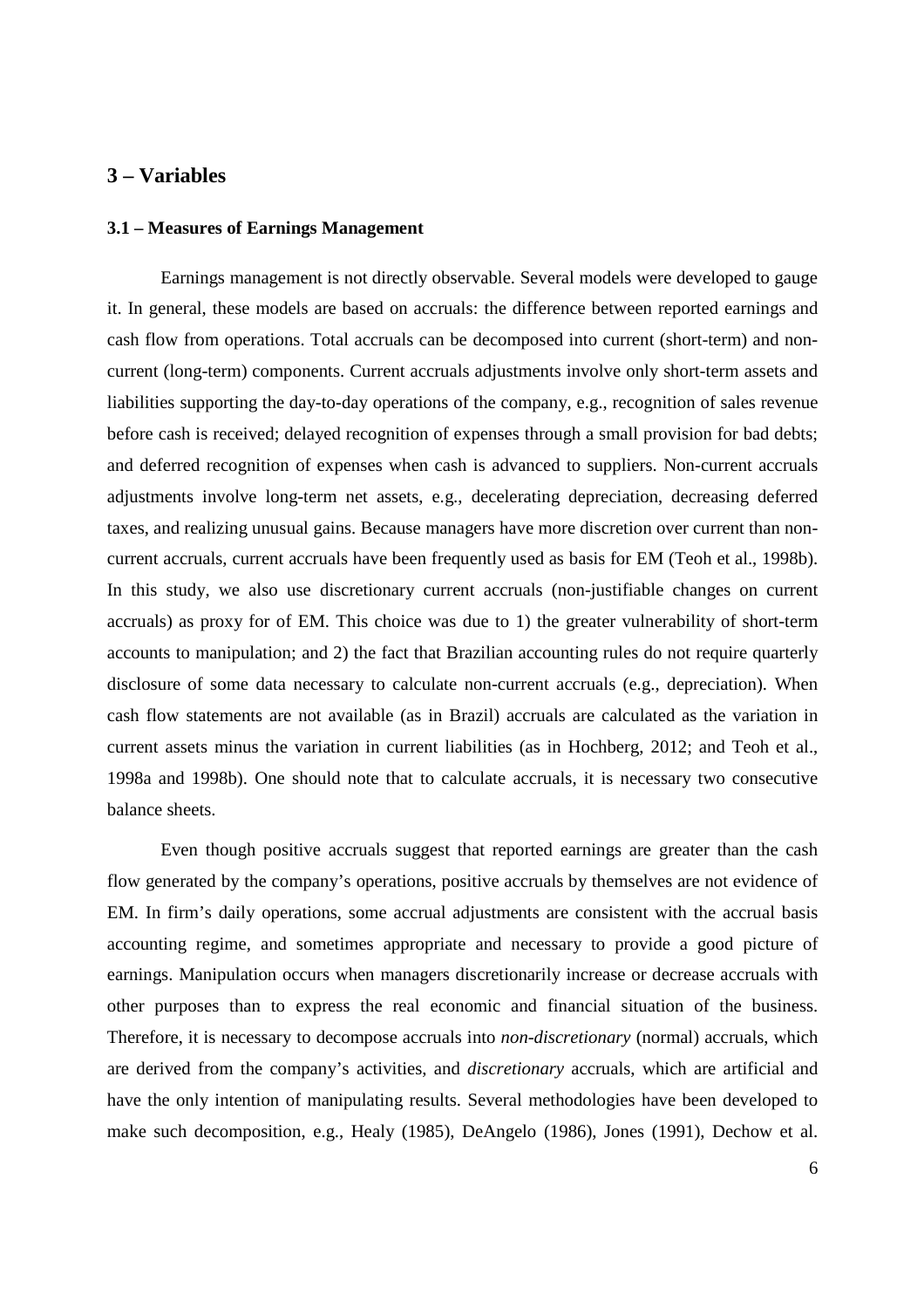(1995), Kang and Sivaramakrishnan (1995) and Kothari et al. (2005). These procedures are similar to an event study: one creates a control group and use their operational and financial characteristics to predict normal (non-discretionary) accruals for the treated group. Then, abnormal accruals (EM) are estimated as the difference between observed and non-discretionary accruals.

 To estimate non-discretionary current accruals, we use three different econometric models: *Jones Model* (Jones, 1991), *Modified Jones Model* (Dechow et al., 1995 with adjustments suggested by Kothari et al., 2005), and *Modified Jones Model with ROA* (Dechow et al., 1995 with adjustments suggested by Kothari et al., 2005). Appendix A details these models. Non-discretionary (predicted) accruals can be obtained either through time series (using data of firm *i* previous to time *t* to predict the normal accruals of firm *i* at time *t* ) or cross-section (using information from firms other than firm *i* at time *t* to predict the normal accruals of firm *i* at time *t* ). Due to our focus on IPOs, firms in our sample do not make available accounting data series long enough to apply time series procedure. Furthermore, Subramanyan (1996) and Bartov et al. (2000) show that the cross-section applications of the Modified Jones Model present superior performance over the time series ones. In view of this, we use cross-sectional analysis to estimate non-discretionary current accruals (Appendix A details this procedure).

From 2008 to 2010, period included in our sample, firms had to adjust their financial reports to comply with IFRS (International Financial Reporting System). In principle, the change in financial reporting system can distort EM results. However, our sample consists of 92 IPOs all of which followed US GAAP (most of the times as requirement for Bovespa's Novo Mercado). Therefore, changes in reporting system would distort our estimates of EM for 9 IPOs that occurred after 2008. Furthermore, the bias would come through the estimates of EM of the non-IPOs control group and any bias would be uniform across those 9 IPOs. We use dummies for chronological quarter to control for possible bias due to change in reporting standards. In an unreported analysis we dropped out those 9 IPOs. The results remained the same.

#### **3.2 – Phases of the IPO**

As our purpose is to study the dynamics of EM in IPOs, we focus on four phases around the IPO date: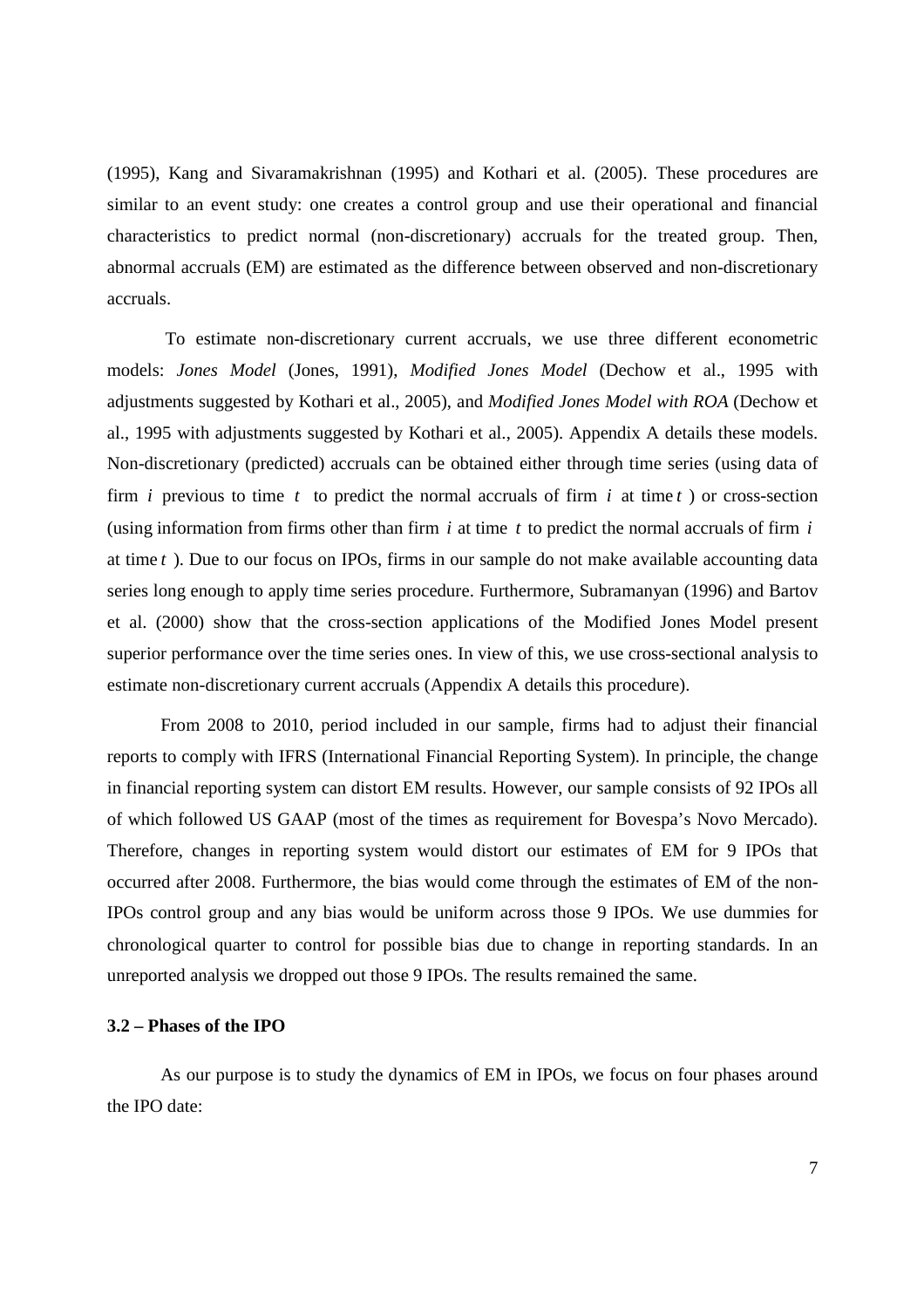*Pre-IPO phases*: comprises the two quarterly observations that are calculated from the three balance sheets that precede the last one before the IPO. In this period, we expect to find lower levels of earnings manipulation.

*IPO phases*: comprises the two quarterly observations that are calculated from the two balance sheets that immediately precede the IPO and the one immediately after the IPO. According to Rangan (1998), the incentive to manipulate earnings are stronger in the quarter immediately before the IPO, because this is the quarter in which managers want the firm to be best valued. We also include the first financial statement after the IPO because an earnings reversal immediately after the public offering could precipitate lawsuits against and other financial and reputation losses.

*Lock-up phases*: composed of the two quarterly observations obtained from the three balance sheets immediately subsequent to the IPO. Insiders who wish to sell their shares after the lock-up period have incentives to support the stock price of the firm and, consequently, manage earnings in this period [Rangan  $(1998)$ ].<sup>3</sup>

*Post-lock-up phases*: includes the two quarterly observations immediately subsequent to the lockup period (i.e., calculated from the third, fourth and fifth quarterly balance sheets published after the IPO). In this phase insiders no longer have incentives to manipulate earnings.

## **3.3 – Other variables**

The variables controlling for firm's heterogeneity are:

*Auditori*: a dummy variable assuming value one when firm *i* had their financial statements audited by one of the Big Four auditing companies (KPMG, PricewaterhouseCoopers, Deloitte Touche Tohmatsu and Ernst & Young), and zero otherwise;

<sup>&</sup>lt;sup>3</sup> In our sample, all but two firms are listed at BM&FBovespa's Novo Mercado or Level 2 [BM&FBovespa (2001)]. The listing requirements for these markets prevent insiders of issuing firms from selling their holdings for 180 days after the IPO date. The other two firms (Dufry South America and Wilson Sons) for not being incorporated in Brazil could not list at BM&FBovespa's Novo Mercado or Level 2. However, their IPO had established a 180-day lock-up period.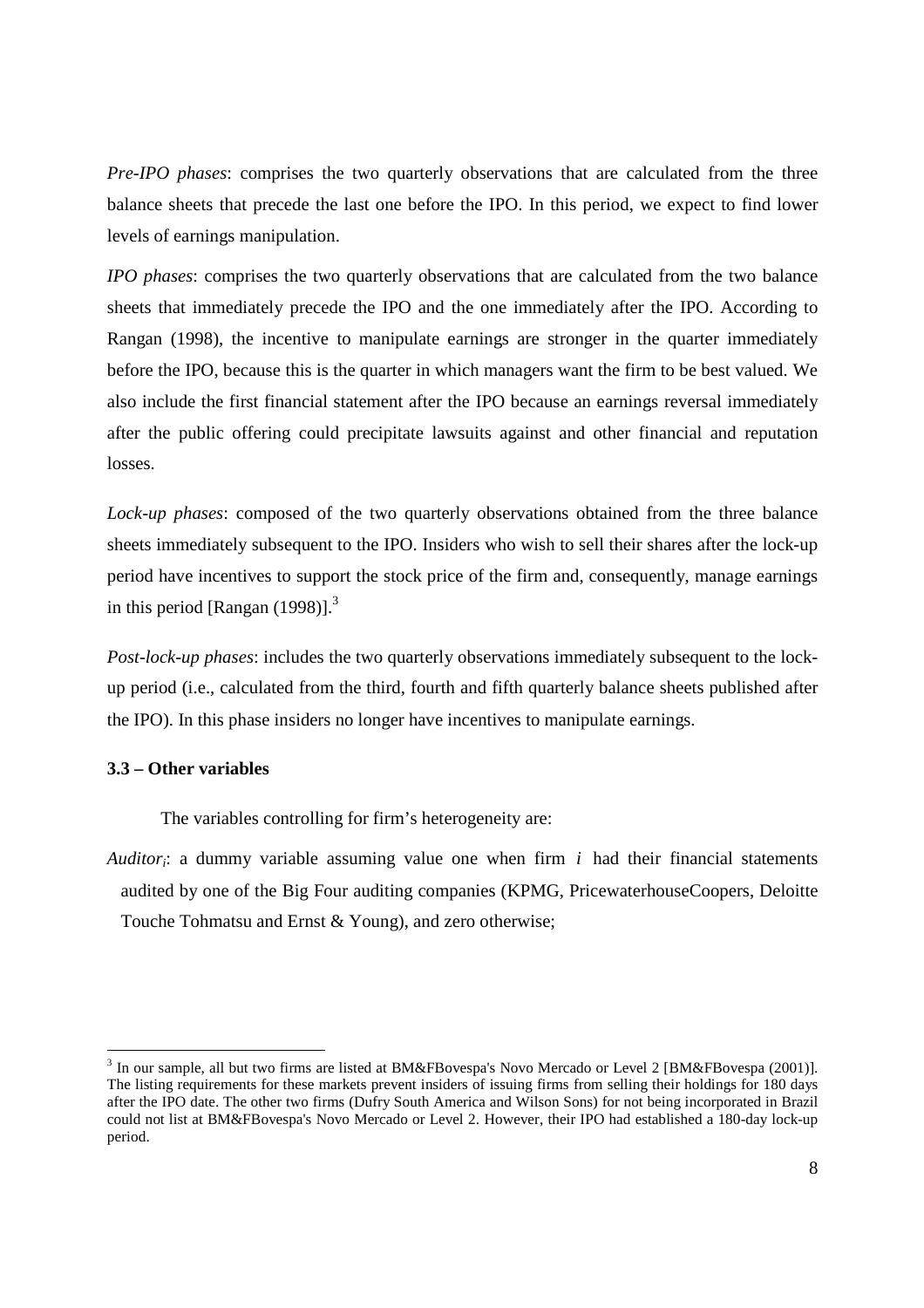- *Underwriter<sub>i</sub>*: the Carter-Manaster index<sup>4</sup> (updated for the period 2001-2010 by Ritter (2013)) of the member of the underwriting syndicate with the highest score;
- *Size*<sub>it</sub> is the natural logarithm of total assets of firm *i* at quarter *t* (in millions of reais);
- *Growth*<sub>it</sub> is the change in net operating revenues between quarters  $t 1$  and  $t$  for firm *i*, scaled by the net operating revenues in quarter  $t - 1$ ;
- *Leverage<sub>i,t</sub>*: the firm *i*'s leverage at quarter *t*, calculated as one minus the ration between book value of equity and book value of assets;
- *ROA*<sub>*i*,*t*</sub>: return on assets between quarters  $t 1$  and  $t$  for firm  $i$ , calculated as the ratio of net income to total assets measured at *t* ; and
- $\overline{SEO}_{i,t}$ : a dummy variable that takes value one if the firm *i* in the sequence conducted a seasoned equity offering (SEO), and the quarter *t* falls in the range considered with incentives for earnings manipulation concerning this new equity offering, and zero otherwise.

Variables *Auditor<sub>i</sub>* and *Underwriter<sub>i</sub>* control for the effect that key external monitors can have on constraining EM. According to Morsfield and Tan (2006), the reputation of the external auditor could be harmed if it failed to identify or prevent accounting misstatements. Because of this, we expect a negative sign for variable *Auditor<sup>i</sup>* . The underwriters have the same incentives as the auditors to ensure the quality of financial statements since they can also suffer serious reputation damage if they are incapable of avoiding earnings manipulation. Thus, we also anticipate a negative coefficient for variable *Underwriter<sup>i</sup>* .

Regarding the financial variables, Hochberg (2012) argues that larger companies have more complex financial statements, and, therefore, could exploit this feature to manage earnings. On the other hand, larger firms are also likely to be closely followed by security analysts, and this reduces the opportunities for EM. Thus, there is no clear expectation for the sign associated to variable  $Size<sub>i</sub>$ . The same author also states that higher growth companies may be more likely to experience high discretionary accruals, especially if the decomposition model used contains some degree of imprecision. For this reason, we expect a positive sign for *Growthi,t*. Morsfield and Tan (2006) argue that highly leveraged companies have incentives to manipulate earnings upwards in

 $\overline{a}$ 

<sup>&</sup>lt;sup>4</sup> This ranking varies from 1.1 to 9.1. When none of the IPO underwriters in the syndicate was included in the international ranking, we attributed value 1.1.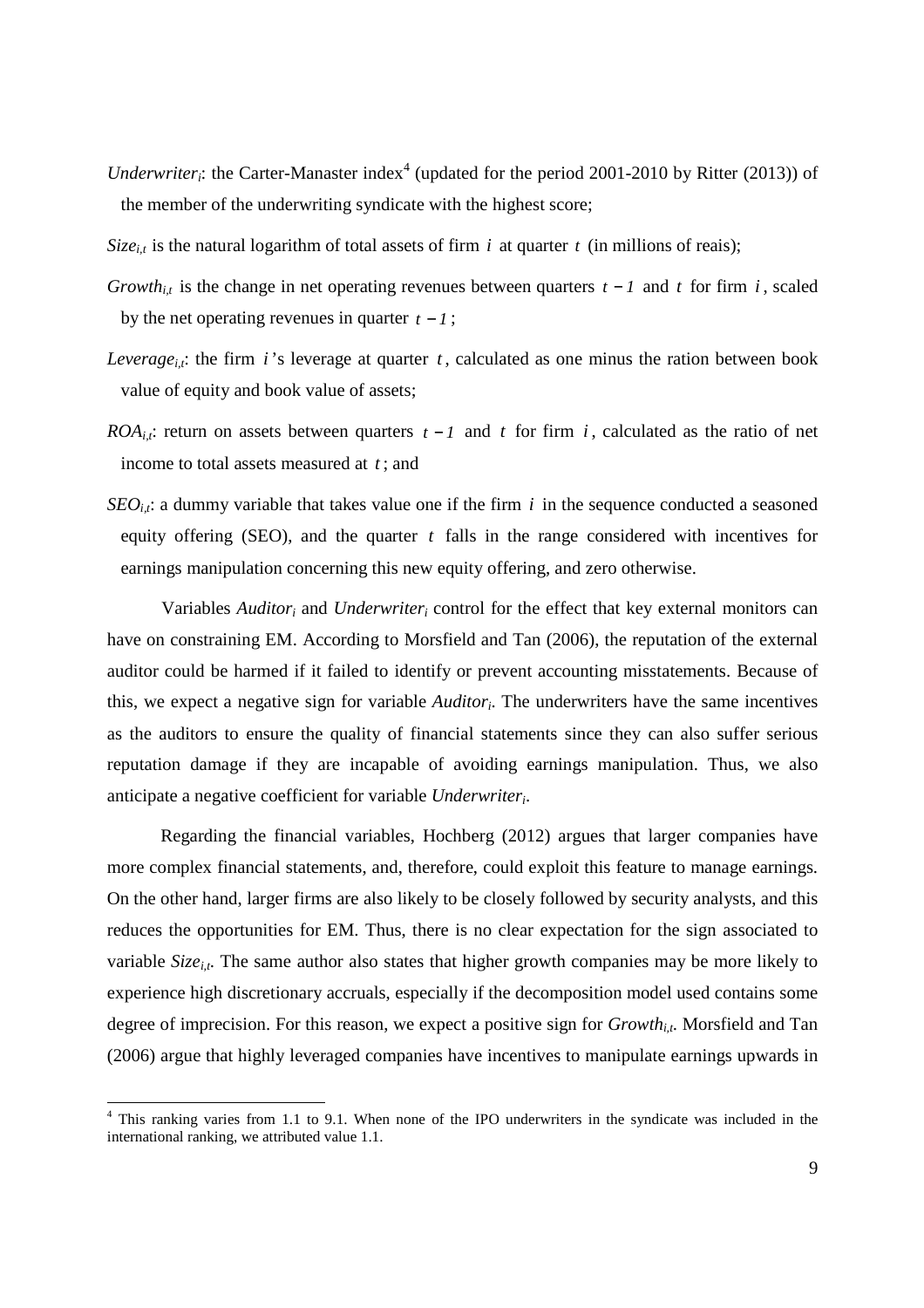order to avoid covenant default, but also faces greater monitoring from debt holders. Thus, there is no well-defined expectation regarding the sign of *Leverage*  $_{i,t}$ . Dechow et al. (1995) suggest that tests of EM may be incorrectly specified if discretionary accruals are correlated with firm performance. The variable  $ROA<sub>i t</sub>$  controls this potential bias and there is no specific expectation for the sign of its coefficient. Finally, the inclusion of variable  $\overline{SEO}_{it}$  seeks to control for the influence that a new equity offering could exercise on the level of EM. In the same way as in the IPO, firms have incentives to manipulate earnings when carrying out a SEO (Teoh, 1998a and Rangan, 1998). We expect a positive sign for this variable.

# **4 – Sample Description**

Our data come from several sources: IPO prospectuses, Economática<sup>®</sup> dataset, and firms' quarterly financial statements available at the websites of CVM (Brazilian Securities and Exchange Commission) and BM&FBovespa<sup>5</sup>. Data on the subsequent equity offerings (SEO of firms in our IPO sample) were obtained from CVM.

Our initial sample consists of all of the 115 IPOs that took place at BM&FBovespa between January/2004 and September/2010. As usual, we delete financial firms and real-estate investment trusts (19 firms<sup>6</sup>), for presenting accounting practices quite distinct from the other companies. We also deleted nine other firms with less than three quarterly financial statements available.<sup>7</sup> Therefore, our final sample consists of 92 IPOs, comprising 501 firm-quarter observations. This sample decomposes into 38 PEVC-sponsored firms comprising 208 firmquarter observations and 54 non-PEVC-sponsored firms comprising 293 firm-quarter observations (Table 1 summarizes the sample). The maximum possible number of observations for a single firm is eight (two quarters for each period). For that it would be necessary nine consecutive quarterly balance sheets: four before the IPO and 5 after the IPO. Some firms do not present the whole set of 9 consecutive balance sheets.<sup>8</sup> Thus, our panel data is unbalanced. For

<sup>&</sup>lt;sup>5</sup> These sites are cvm.gov.br and BM&FBovespa.com.br.

<sup>6</sup> Porto Seguro, Banco Nossa Caixa, Brasilagro, GP Investments, Shopping Iguatemi, Banco Pine, BR Malls, Banco Sofisa, Tarpon Investment Group, Paraná Banco, Banco Cruzeiro do Sul, Banco Daycoval, Banco Indusval, Redecard, Invest Tur, Banco Patagonia, Banco ABC Brasil, Multiplan and General Shopping.

<sup>&</sup>lt;sup>7</sup> These firms were incorporated shortly before its IPO: Abril Educa, Arezzo, Autometal, Hrt Petroleo, IMC Holdings,Qualicorp, Mills, Raia and Thechnos.

<sup>&</sup>lt;sup>8</sup> Some companies do not provide financial statements for all the quarters preceding the IPO (sometime because it was recently incorporated). Some other may have gone through merger or acquisition after the IPO.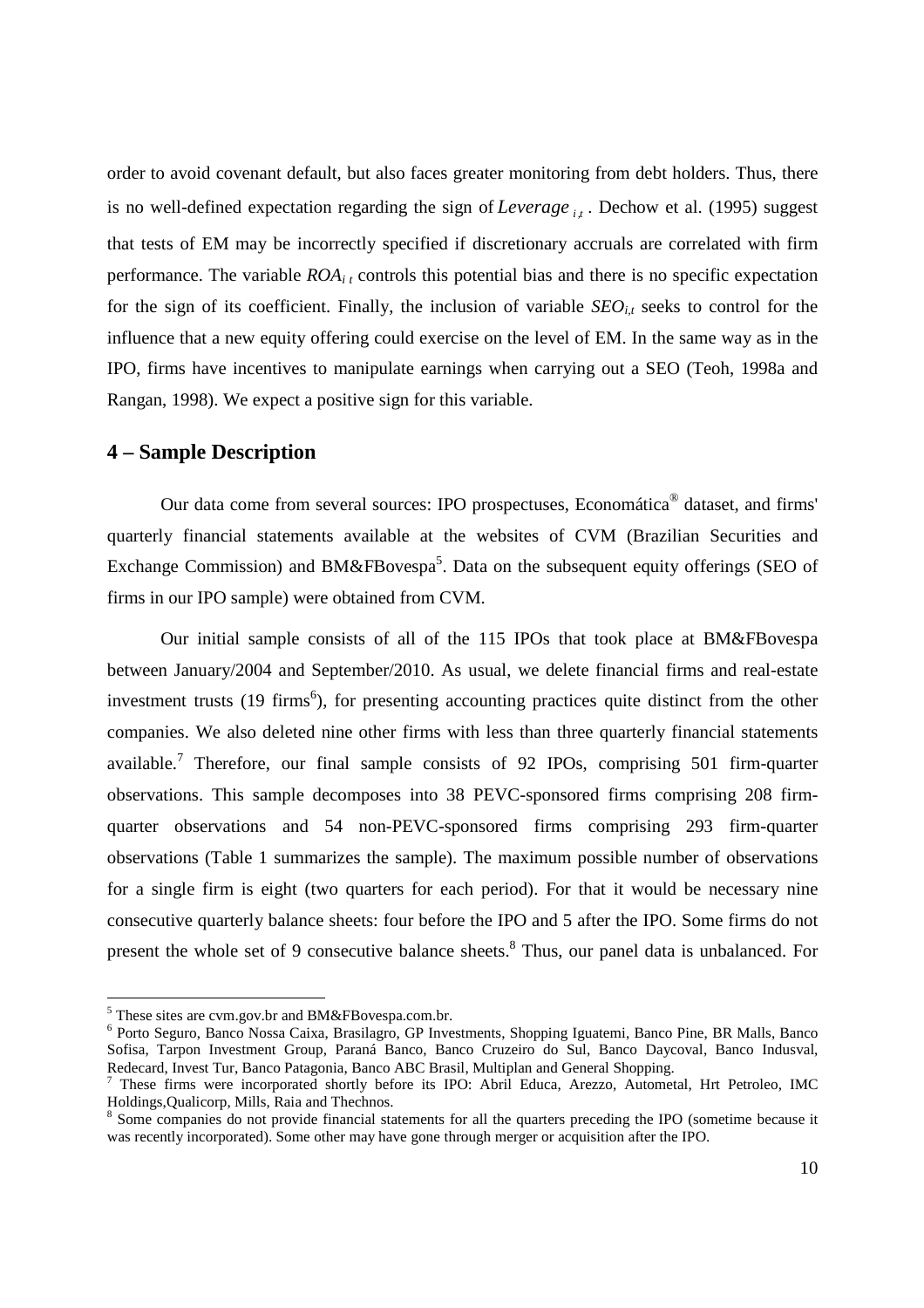the IPO and lock-up phases, which are the most important ones in this study, the number of missing firm-quarters is small: for the IPO period there are only 7 observations missing (155 observations of a maximum of 164) and for the lock-up period there are 26 firm-quarters missing (140 observations of a maximum of 164). As expected, the pre-IPO phase is the one with the smallest number of observations: 67 observations from 41 firms. One should note that before the IPO (mainly during pre-IPO phase) firms are not required to disclose quarterly financial reports.<sup>9</sup>

To estimate non-discretionary accruals for quarter *t* we use information from control group of firms in the same quarter. This group is composed of all firms listed on BM&FBovespa excluding firms: 1) from the financial and real-state industries; 2) that trade OTC; 3) that had conducted either an IPO or SEO and were in the IPO or lock-up periods; and 4) for which balance sheets were not available in the specific quarter. To minimize the effect of outliers we also excluded, for which quarter, the firms for which accruals were in the  $1<sup>st</sup>$  and 99<sup>th</sup> percentiles in that specific quarter. The minimum number of firms in the control group in a particular quarter is 180 ( $4<sup>th</sup>$  quarter of 2003) and the maximum is 273 ( $2<sup>nd</sup>$  quarter of 2009). Mean accruals for the control group varies considerably over year-quarters, ranging from a minimum of  $-2.49\%$  (4<sup>th</sup>) quarter of 2005) to a maximum of 1.19% ( $1<sup>st</sup>$  quarter of 2008).

Table 2 presents basic statistics for the variables characterizing firms' heterogeneity. We initially observe that for these variables, PEVC-sponsored and PEVC-non-sponsored firms are very similar. For example: book value of equity at the time of the IPO for the whole sample is R\$ 769 MM. For the PEVC sample the average is R\$ 692 MM while for the non-PEVC sample it is R\$ 832 MM, but such difference is not statistically significant. One observes similar pattern for net operating revenues; net income at the time of the IPO; IPO proceeds; market capitalization at the time of the IPO; book-to market ratio; book value of assets; growth in sales; leverage; and ROA. The only aspects for which the two samples are statistically different are 1) quality of the auditor: 93.4% of the PEVC-sponsored firms hired a big four auditor against 78.8% of the non-PEVC-sponsored ones; 2) reputation of the underwriter: the average Carter-Manaster index is 8.7 for PEVC-sponsored firms against 8 for non-PEVC-sponsored ones; and the probability of conducting an SEO until the end of the post-lock up phase (5 quarters after the IPO): 13,2 % of the PEVC-sponsored firms did an SEO while only 2.8% of the non-PEVC-sponsored did.

<sup>&</sup>lt;sup>9</sup> BM&FBovespa's requirements to list on Novo Mercado or Level 2 include the obligation to present annual financial statements for the previous three years.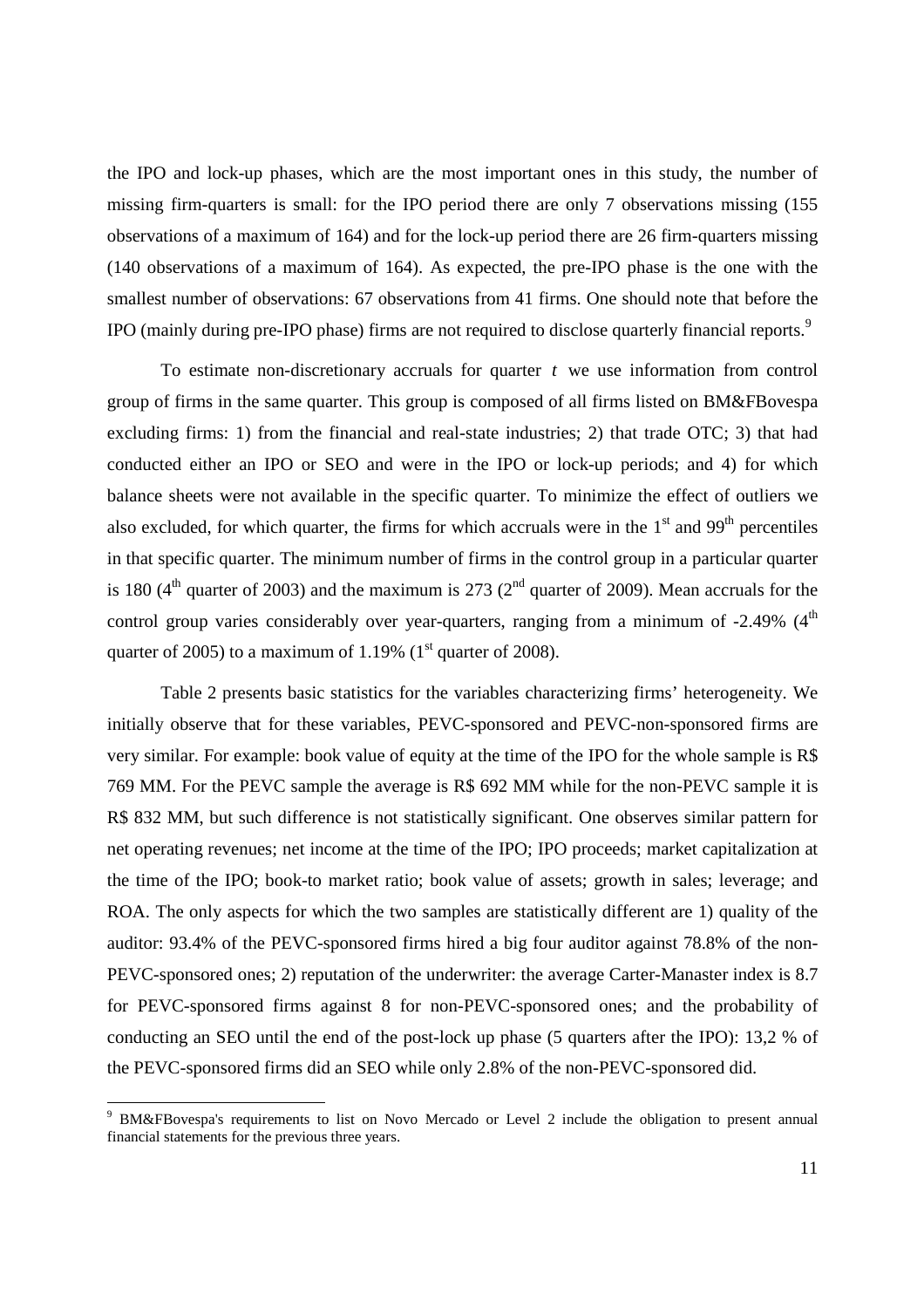Table 3 reports correlation among the exogenous variables. In general, correlations are quite low, although some of the correlations are statistically significant at the 1% level. As expected, PEVC-sponsored IPOs are associated with highly reputed auditors and underwriters. Moreover, variables Auditor and Underwriter have high correlation indicating that firms that choses highly reputed auditors also tend to choose highly reputed underwriters. Large firms tend to hire better underwriter, present higher leverage and lower ROA. Firms that hire top auditors and underwriters are less indebted. Finally, as already mentioned, PEVC-sponsored firms are more likely to perform an SEO.

# **5 – Methodology**

#### **5.1 – Hypotheses**

Teoh et al. (1998b) point that the IPO process gives entrepreneurs both motivation and opportunities to engage into EM. There is high information asymmetry between investors and issuers at the time of the IPO. For instance, Rao (1993) reports the lack of news media coverage of firms before their IPO. Therefore, prospectus is the main source of information for IPOs. However, prospectuses may contain financial statement for some few years preceding the IPO. As consequence, investors can hardly rely on historical data to estimate the extent to which firms engage into EM at the time of the IPO. Because of this, managers of issuing firms have both the opportunity and the motivation to manipulate earnings in order to inflate offering price. Parallel to this, Hochberg (2012), and Morsfield and Tan (2006) have analyzed the influence of venture capital in hampering EM. Thus, our first hypothesis can be formulated as:

# **H1**: *PEVC-sponsored firms present lower level of earnings management at the time of the IPO than non-PEVC-sponsored ones*

Annual data may underestimate EM because earnings inflation and posterior reversal could occur within the same fiscal year. By using quarterly data, we expect to capture the dynamics of earnings inflation and reversal. Rangan (1998) points out that inflated earnings are likely to be observed right before a public offering as an effort to increase offering price. However, inflated earnings can last longer: insiders usually have their shares blocked during the lock-up period (usually 180 days) and may want to sell some of them at the end of this period. This would extend the length of time over which managers have the incentive to keep earnings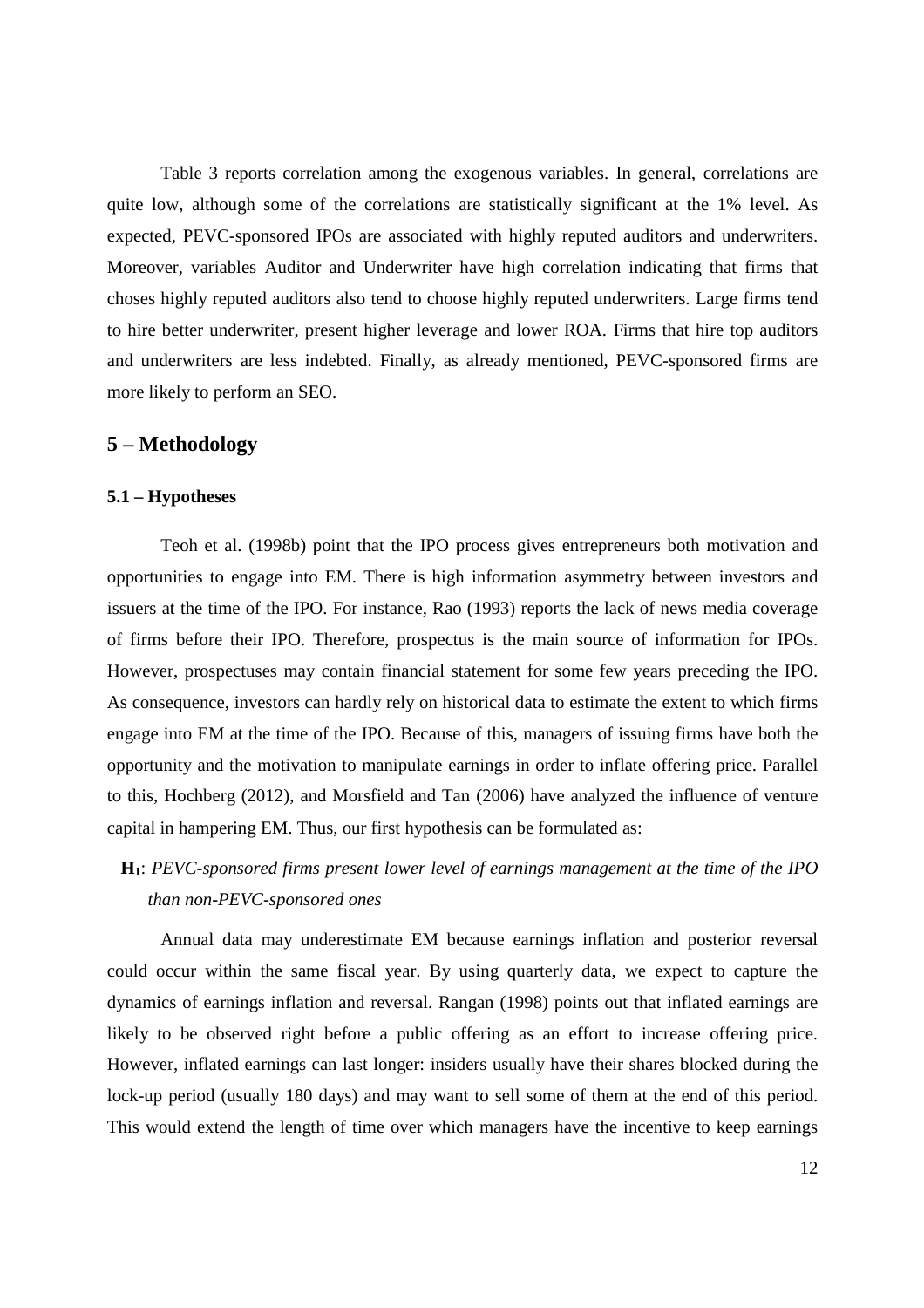inflated. Adding to this, concerns with reputation may prevent firms that inflated earnings before the IPO to make the reversion right after it. Therefore, one would expect to observe EM not only immediately before the IPO, extending possibly until the end of the lock-up period. To capture such dynamics, Wongsunwai (2013) defines four two-quarter phases: pre-IPO, IPO, lock-up and post-lock-up periods. Next he estimated EM for each of the eight quarters. He found that PEVCsponsored IPOs present significantly less EM in the IPO phase and that such effect is mostly due to the influence of VCs with high reputation. Therefore our second hypothesis is

# **H2**: *PEVC-sponsored firms present lower EM than non-PEVC-sponsored ones during the IPO and lock-up phases*

Finally, we tackle the unstudied issue of whether Wongsunwai (2013) results hold only comparatively (PEVC-sponsored firms manipulates earnings, but in smaller scale) or in absolute terms (they do not manipulate earnings at all). Therefore, our fourth hypothesis is formulated in the following terms:

**H3**: *PEVC-sponsored firms do not manage earnings around the IPO* 

#### **5.2 – Regression Models**

To test hypothesis  $H_1$ , we use panel regressions where the dependent variable is the level of EM for firm *i* at time *t*,  $EM_{i,t}$  (measured by the discretionary current accruals for firm *i* at time *t* ).The variable of interest is *VC<sup>i</sup>* , a time unvarying dummy variable assuming value one when the observation comes from a firm with PEVC sponsorship. To confirm  $H_1$ , the coefficient of this dummy variable must be negative. The model also includes a number of control variables that can influence the incentives for earnings manipulation:

$$
EM_{i,t} = \beta_0 + \beta_1 VC_i + \beta_2 Auditor_i + \beta_3 Underwrite \ r_i + \beta_4 Size_{i,t} + \beta_6 Growth_{i,t} + \beta_7 Leverage_{i,t} + \beta_8 ROA_{i,t} + \beta_9 SEO_{i,t} + \varepsilon_{i,t},
$$
\n(1)

To test hypotheses  $H_2$ , which takes into account possible differences in the level of EM over time, we use the same basic equation of Model 2 with the addition of dummy variables for all the phases of the IPO and interactive terms of those dummy variables with variable *VCi*: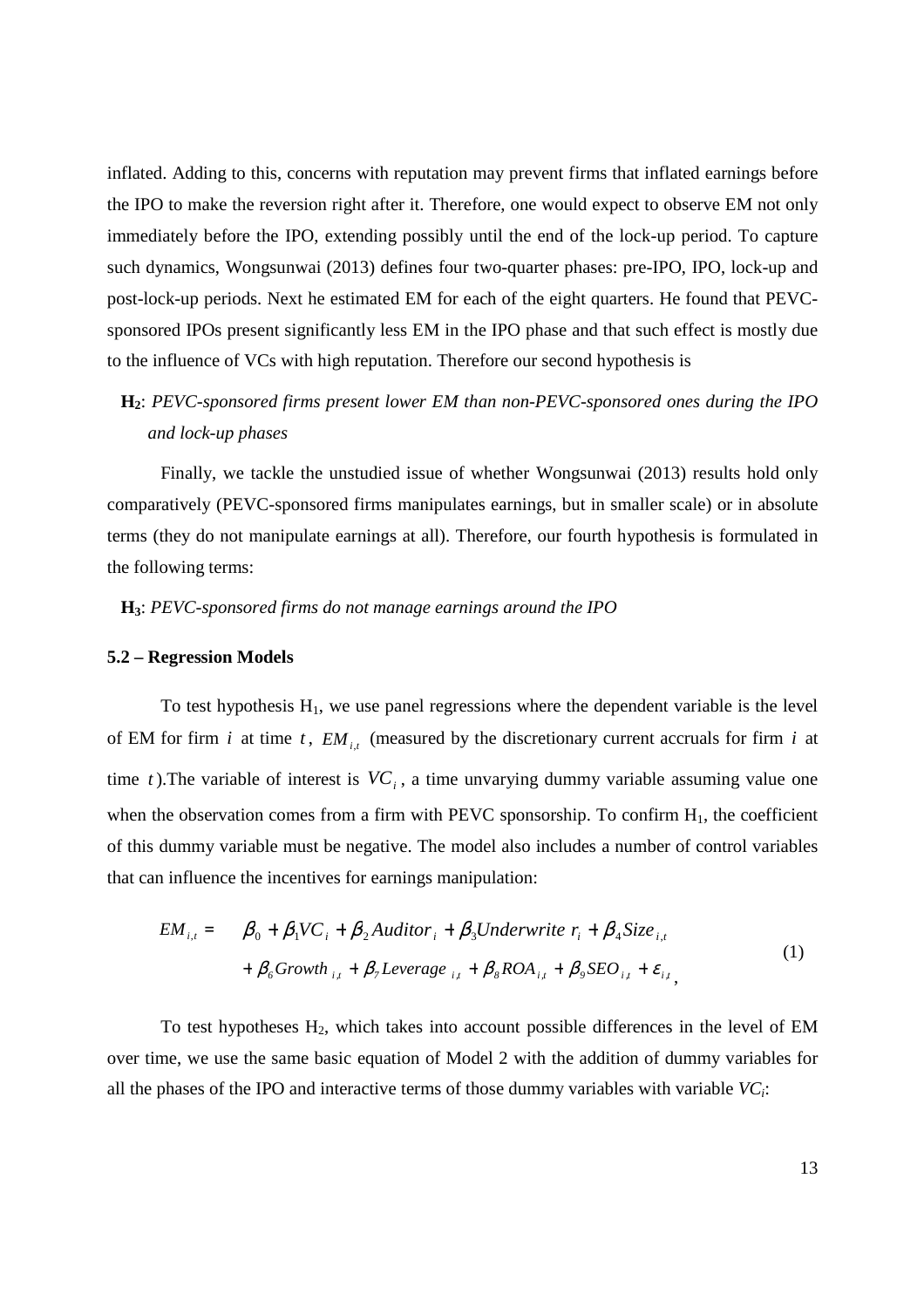$$
EM_{i,t} = \beta_0 + \beta_1 \text{PreIPO}_{i,t} + \beta_2 \text{Lockup}_{i,t} + \beta_3 \text{PostLockup}_{i,t} + \beta_4 VC_i \times \text{Pr} e \text{IPO}_{i,t} + \beta_5 VC_i \times \text{IPO}_{i,t} + \beta_6 VC_i \times \text{Lockup} + \beta_7 VC_i \times \text{PostLockup}_{i,t} + \beta_8 \text{Additor}_i + \beta_9 \text{Underwrite } r_i + \beta_{10} \text{Size}_{i,t} + \beta_{11} \text{Growth}_{i,t} + \beta_{12} \text{Leverage } {}_{i,t} + \beta_{13} \text{ROA}_{i,t} + \beta_{14} \text{SEO}_{i,t} + \varepsilon_{i,t}
$$
\n(2)

In Model 2, the dummy variable  $\text{IPO}_{i,t}$  is the omitted variable in order to avoid perfect colinearity. Therefore, the coefficients on  $PreIPO_{i,t}$ ,  $Lockup_{i,t}$  and  $PostLockup_{i,t}$  should be interpreted as differences with respect to variable  $\text{IPO}_{i,t}$ . To confirm hypothesis H<sub>3</sub>, the sign associated with variables  $VC_i \times IPO_{i,t}$  and  $VC_i \times Lockup$  must be negative.

 Finally, to test hypothesis H3, we use Model 3 below, but split the sample into venture sponsored and non-venture-sponsored firms. By doing so we are able identify whether the two groups are distinct and in which ways.

$$
EM_{i,t} = \beta_0 + \beta_1 IPO_{i,t} + \beta_2 Lockup_{i,t} + \beta_3 Auditor_i + \beta_4 Underwrite_{i} + \beta_5 Size_{i,t} + \beta_6 Growth_{i,t} + \beta_7 Leverage_{i,t} + \beta_8 ROA_{i,t} + \beta_9 SEO_{i,t} + \varepsilon_{i,t}
$$
\n(3)

The regressions specified in Models 1-3 are estimated using pooled OLS and random effects. Fixed effects are used only in Models 2 and 3 for which the variable of interest varies along the time. We also employ the White (1980) procedure for robust standard errors. We also performed all the estimations winsorizing the dependent variable. As the main results remained unchanged, we do not report them.

#### **5.3 – Treatment for Endogenous Choice of Venture Capital Investments**

The decision of a firm to raise venture capital funds (and the decision of a venture capitalist to provide financing to a particular firm) may be endogenous. Firm characteristics may determine which firms are PEVC-sponsored in the first place. Hochberg (2012) argues that even if PEVC sponsorship had no effect on EM, the control for PEVC sponsorship in regression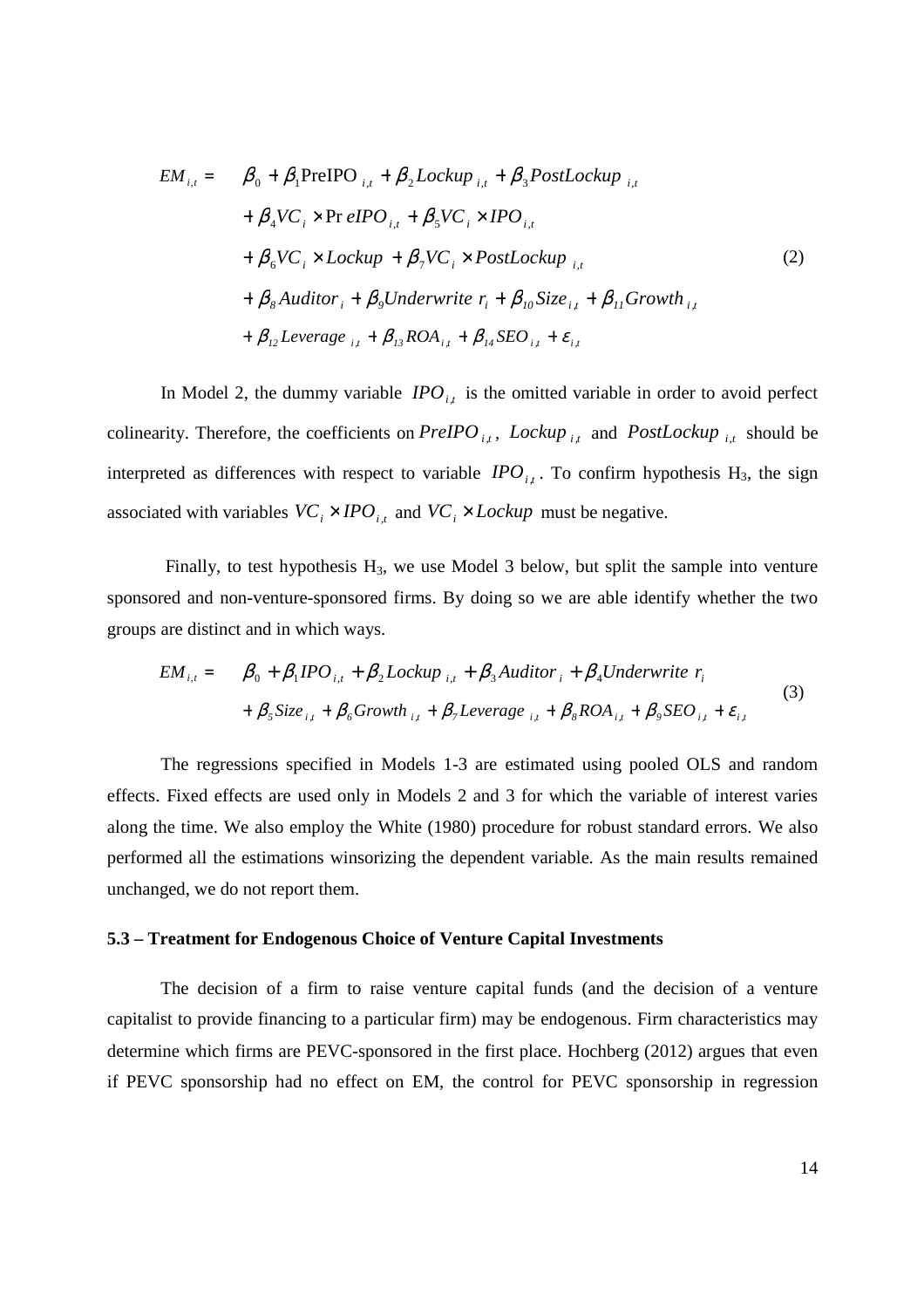models of EM would still make sense, because firms that receive venture capital funds are possibly those that were *ex ante* less likely to engage in EM.

We address such endogeneity issue by using instrumental-variables to estimate Model 2. The ideal instruments would be variables that increase the probability of receiving venture capital funds, but are not correlated with the practice of EM. We use as instruments variables indicating 1) firm industry;<sup>10</sup> 2) the state where the company's headquarters is located;<sup>11</sup> and 3) the chronological quarter. Additionally, all the other sources of firm heterogeneity are used as instruments.

## **6 – Empirical Results**

#### **6.1 – Univariate analysis**

Table 4 reports descriptive statistics for the level of EM over the 4 phases of the IPO. It reports results for the three proxies for EM (Jones, Modified Jones and Modified Jones with ROA models). Initially, we note that the means and standard deviations of EM do not vary much across the three proxies for EM (Panel A). As expected, the lowest means occurs for the Modified Jones model with ROA (because it uses more controls in the estimation of non-discretionary accruals). For the full sample, the mean level of EM (measured as discretionary current accruals as percentage of lagged total assets) varies from 3.67% to 4.03%, depending on the model used. When we break the sample into PEVC-sponsored and non-PEVC-sponsored firms, a big difference emerges: EM for PEVC-sponsored firms ranges from 2.54% to 2.96%, while for non-PEVC-sponsored ones it ranges from 4.47% to 4.82%. This difference is statistically significant at the 10% level (regardless of the proxy used for EM). This result is consistent with our Hypothesis  $H_1$ , i.e., the presence of venture capitalists uniformly hampers the practice of EM in IPOs. Looking through the different phases of the IPO, one observes that on average, earnings management are positive and higher in the IPO period. However, contrary to Rangan (1998), in the lock-up phase the level of discretionary current accruals, although positive, is not very different from the levels identified in the pre-IPO and post-lock-up phases. This last result

 $\overline{a}$ 

 $10$  Following Economática<sup>®</sup> dataset classification.

<sup>&</sup>lt;sup>11</sup> The VC industry is notorious for being geographically concentrated. Carvalho et al. (2006) that conducted a full census of the Brazilian private equity and venture capital industry found that the PE/VC organizations are heavily concentrated in the states of São Paulo and Rio de Janeiro.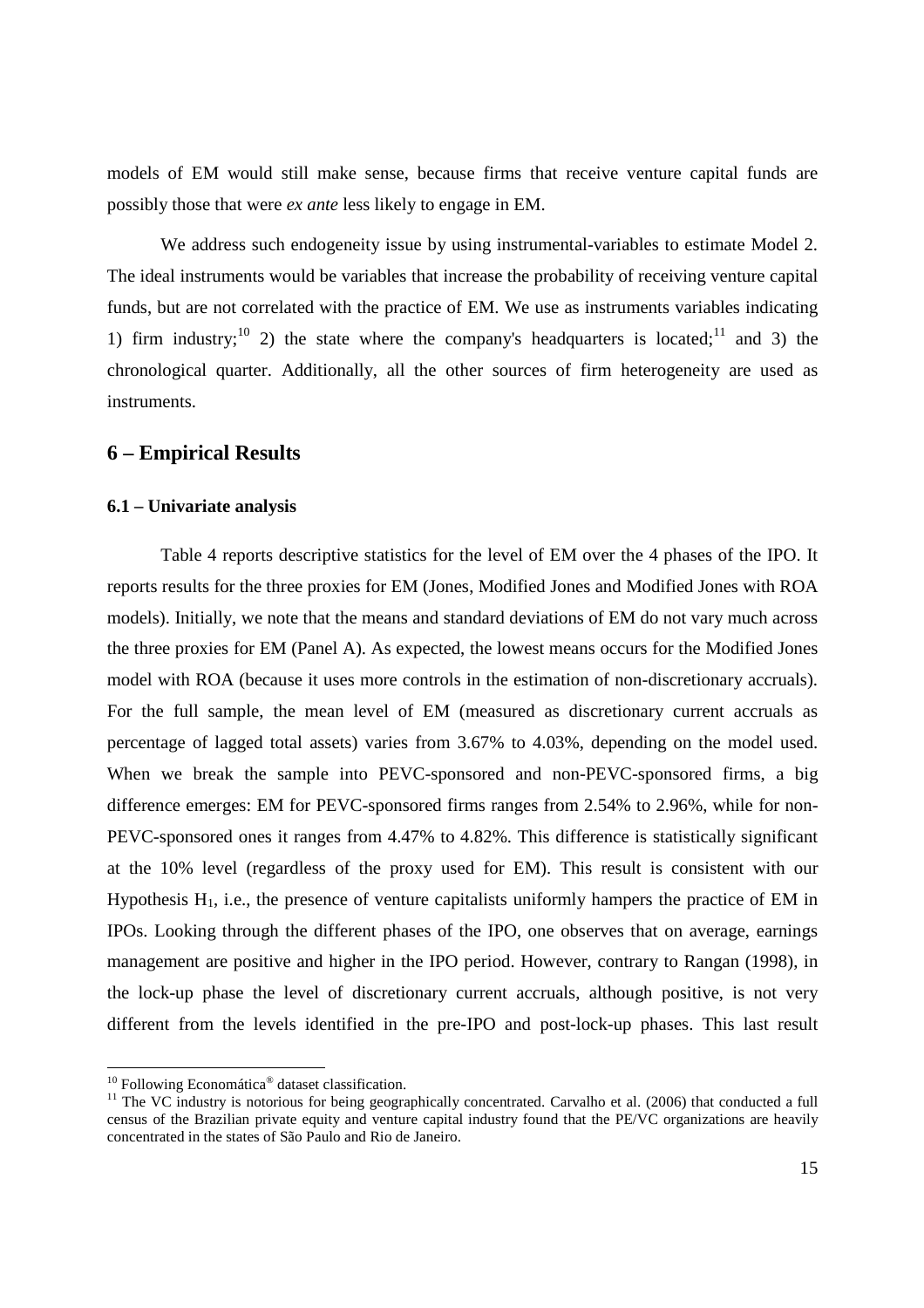suggests that EM to benefit insiders who wish to sell their shares after the expiration of the lockup period is not a pervasive practice. More than that, the reversal occurs fast, seen that the level of EM increases in the IPO phase and drops considerably in the lock-up phase. Table 4 also shows that for PEVC-sponsored firms. The mean level of EM does not change considerably across the phases of the IPO. Moreover, the mean level of EM in the IPO period are much lower for PEVC-sponsored companies, ranging from 2.98% to 3.39%, while for non-PEVC-sponsored ones it ranges from 11.31% to 11.72%. The difference in means for the two groups during the IPO phase is expressive (from 8.18% to 8.34%) and always statistically significant at the 10% level.

Figure 1 illustrates our univariate results using EM based on Modified Jones Model with ROA. In the four phases of the IPO, one can note that the mean level of EM of PEVC-sponsored firms is almost constant, staying on levels equal to or lower than 3% along the whole period. This can be interpreted as a preliminary evidence supporting hypothesis H3. On the other hand, for non-PEVC-sponsored firms, discretionary accrualsincrease dramatically in the IPO period.

We also tested difference of means of earnings management between each pair of IPO phases for the PEVC-sponsored sub-sample. The difference is not significant for any pair of phases.<sup>12</sup> This supports the hypothesis that PEVC-sponsored issuers do not manipulate earnings at all during the IPO process.

## **6.2 – Multivariate Analysis**

 $\overline{a}$ 

 Table 5 presents estimations of Model 1. Contrary to what was found in the univariate analysis, we find no strong evidence that PEVC sponsorship uniformly hampers EM. The coefficient on the PEVC dummy variable varies from -0.0201 to -0.0253. However, they are not statistically significant. In other words, considering all the phases of the IPO, there is no evidence that PEVC-sponsored firms presents levels of EM lower than non-PEVC-sponsored ones. It should be noted that variable Leverage is the only one that presents some statistical significance (under random effects: Regressions 2, 4 and 6). F-test for the joint significance of all explanatory variables never reach significance level below 0.23, indicating that Model 1 is a poor model to explain EM.

 $12$  In fact, the significance level was never inferior to 0.62.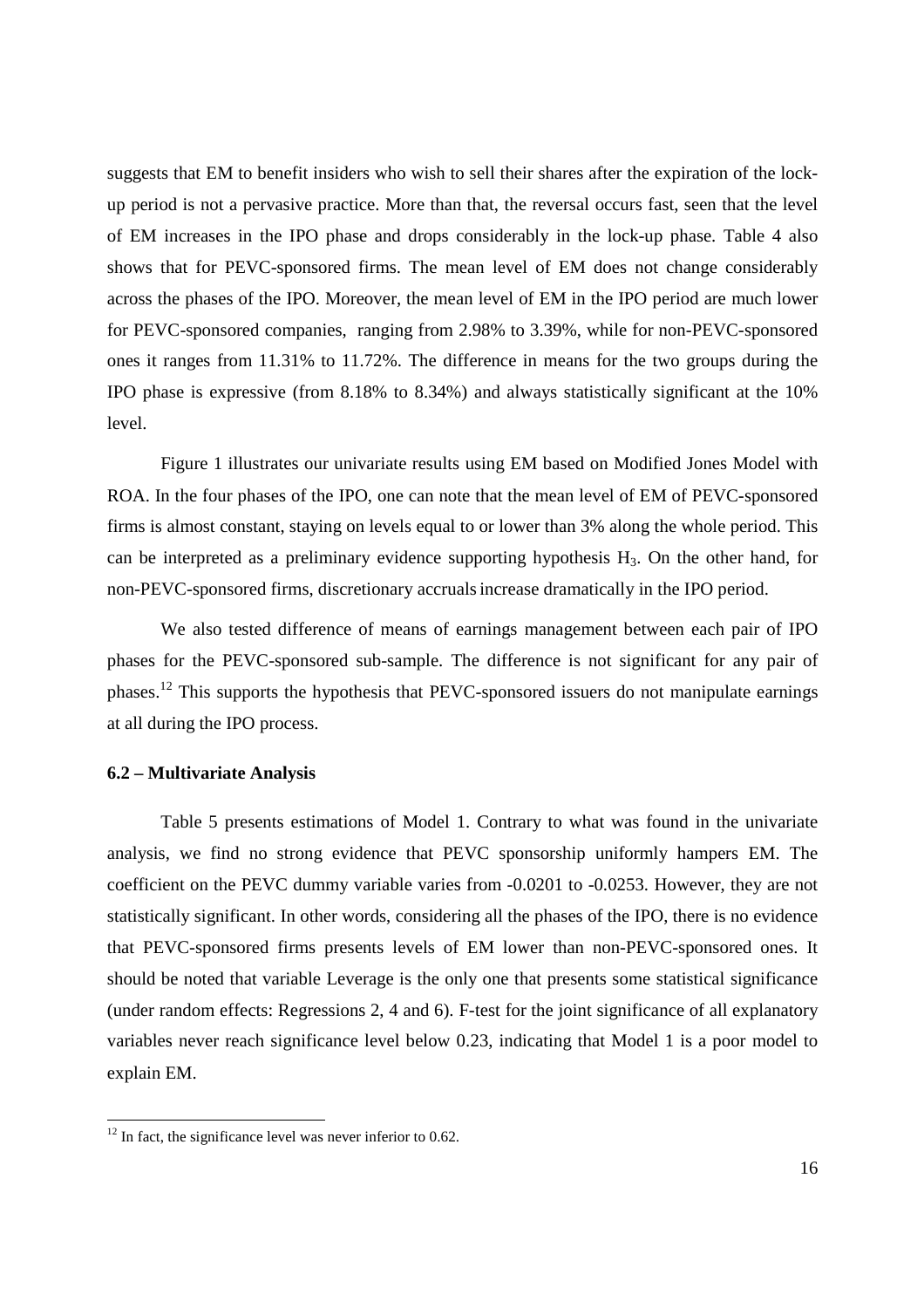Table 6 presents estimations for Model 2, which includes the phases of the IPO as explanatory variables to capture in each phase PEVC sponsorship hampers EM. The dummy for the IPO phase is the omitted one. The dynamics captured in Table 6 is similar to that reported in the univariate analysis (Table 4, Panel B). The coefficients on the dummy variables *Pre-IPOi,t*, *Lock-up*<sub>*i,t*</sub> and *Post-lock-up*<sub>*i,t*</sub> are all negative and statistically significant. This means that, during these phases, the level of EM is significantly lower than in the IPO one.<sup>13</sup> With respect to the interactive terms of the dummies for phases and *PEVC<sup>i</sup>* , we find a quite interesting situation: the coefficients on the interactions of  $PEVC_i$  and dummies for *Lock-up*<sub>*i,t*</sub> and *Post-Lock-up<sub><i>i,t*</sub></sub> although negative in most regressions, are not statistically significant. Thus, we cannot state that PEVC-sponsored firms present lower levels of EM in the Pre-IPO, Lock-up and Post-lock-up phases. However, the interaction of  $PEVC_i$  and  $IPO_{i,t}$  is consistently negative and statistically significant at the 5% or 10% levels in all regressions. Our estimates indicate that the difference in the level of EM between PEVC-sponsored and non-PEVC-sponsored firms at the IPO phase is substantial (around 7%). These results show that the contribution of venture capitalists in hampering EM in their portfolio firms is more pronounced precisely at the most critical period: the IPO phase, when firms manage earnings more intensely in order to inflate stock price. One should note that this result is robust with respect to the insertion of several controls, measures of EM and statistical methods. Thus, our analysis confirms the results of Wongsunwai (2013). Besides the phases of the IPO, leverage is the only other variable that presents statistically significant effect on the level of EM. Finally the F-test for the joint significance of all the explanatory variables for the fixed effect model is statistically significant at the 1% level.

In order to test whether PEVC-sponsored firms manage earnings at all (hypothesis  $H_3$ ), we estimate Model 3 twice, one time restricting our sample to PEVC-sponsored firms and another time to non-PEVC-sponsored ones (Table 7, Panels A and B). Splitting samples is not an efficient way of investigate differences between samples unless the processes that generate the dependent variables varies across subsamples. We argue that the two samples are distinct. Firstly, one should observe that for the non-PEVC-sponsored subsample (Panel B), only variables Growth and Leverage bear statistical significance (growth at the 10% level and Leverage at the 5 or 10% levels). F-test for the joint significance of all the variables that controls for all observable

 $\overline{a}$ 

<sup>&</sup>lt;sup>13</sup> In non-reported results, we omit the variable *Lock-up*<sub>*i,t*</sub> instead of the dummy for the IPO phase. In this case, as in the univariate analysis, there is no evidence that EM in the lock-up phase is higher than in the Pre-IPO or Post-lockup phases.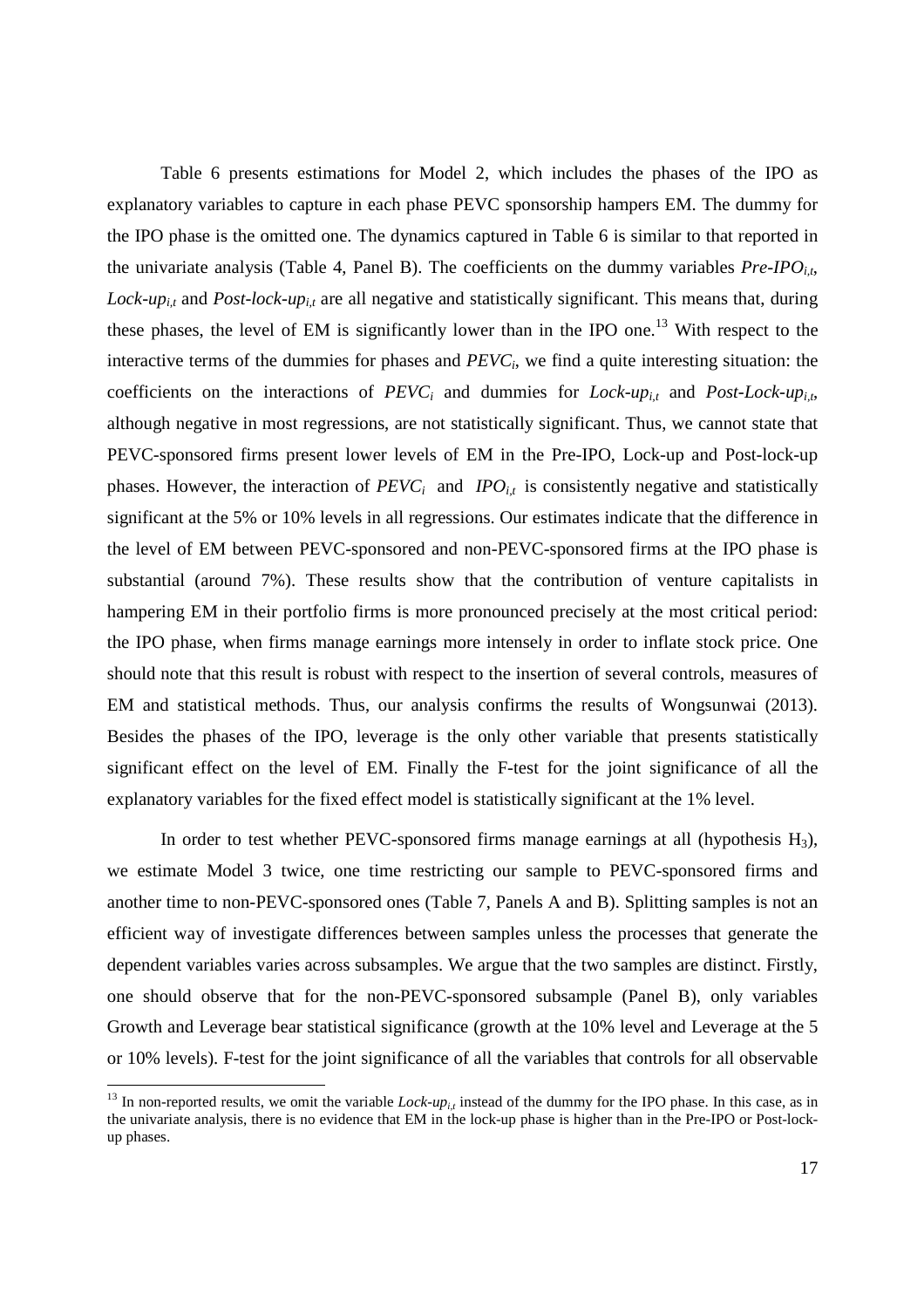sources firms' heterogeneity (controls) is statistically significant only for the fixed effects specification (at the 5% level). R-squared coefficients run from 0.18 to 0.29. Differently, for the PEVC-sponsored subsample (Panel B), variables Growth, Leverage, ROA, and Auditor are statistically significant (in general at the 5% or 1% levels). F-test for the joint significance of all the controls is consistently statistically significant at the 1% level. R-squared coefficients are much higher running from 0.32 to 0.39. We also run this model for the whole sample including interactions of the PEVC-dummy and all the control variables (not reported here). Only variable Growth and its interaction with the PEVC-dummy presented statistical significance (and it was consistent across econometric methods). In these regressions the R-squared is much lower than those obtained for each of the subsamples, running from 0.01 to 0.04. These facts indicate that the two subsamples are distinct and that the best procedure is to make separate estimations for each one.

 Now we focus on the PEVC-sponsored sample (Panel A). Initially we note that regardless of how we measure EM, Hausman test presents p-values above 0.5. This indicates that random effect estimates are consistent. To verify existence of EM, we initially performed an F-test (Chisquare for the case of fixed effects) for the joint significance of the variables related to the phases of the IPO (IPO, Lock-up and Post-Lock-up). For fixed effects, Chi-square statistics is statistically significant only for the Jones Model and at the 10% level. For Pooled OLS and random effects, F-statistics are always significant but at most at the 5% level. Therefore, there is some evidence of EM, even though evidence is weak. The IPO phase is the only one for which there is evidence of EM. However, this evidence is weak because statistical significance appears only for pooled OLS and random effects (at the 1% regardless of the model), but does not appear for fixed effects. To gauge the importance of EM we run regressions omitting the dummies for the phases of the IPO. The drop in R-squared is very small compare to the full model: the highest drop is 0.0375 (from 0.3477 to 0.310 in pooled OLS estimation of the Modified Jones Model) and the lowest is 0.0147 (from 0.3647 to 0.3515 in the fixed effect estimation of the Modified Jones Model with ROA). Therefore, even though there is some evidence of EM, the evidence is weak and its economic size seems to be small. By performing the same analysis on the non-PEVC-sponsored sample (Panel B), one can see a big contrast: the F and Chi-square tests for the joint significance of the phases of the IPO is always significant at the 1% for pooled OLS and random effects and at 5% for fixed effects. Furthermore, when we rerun the regressions omitting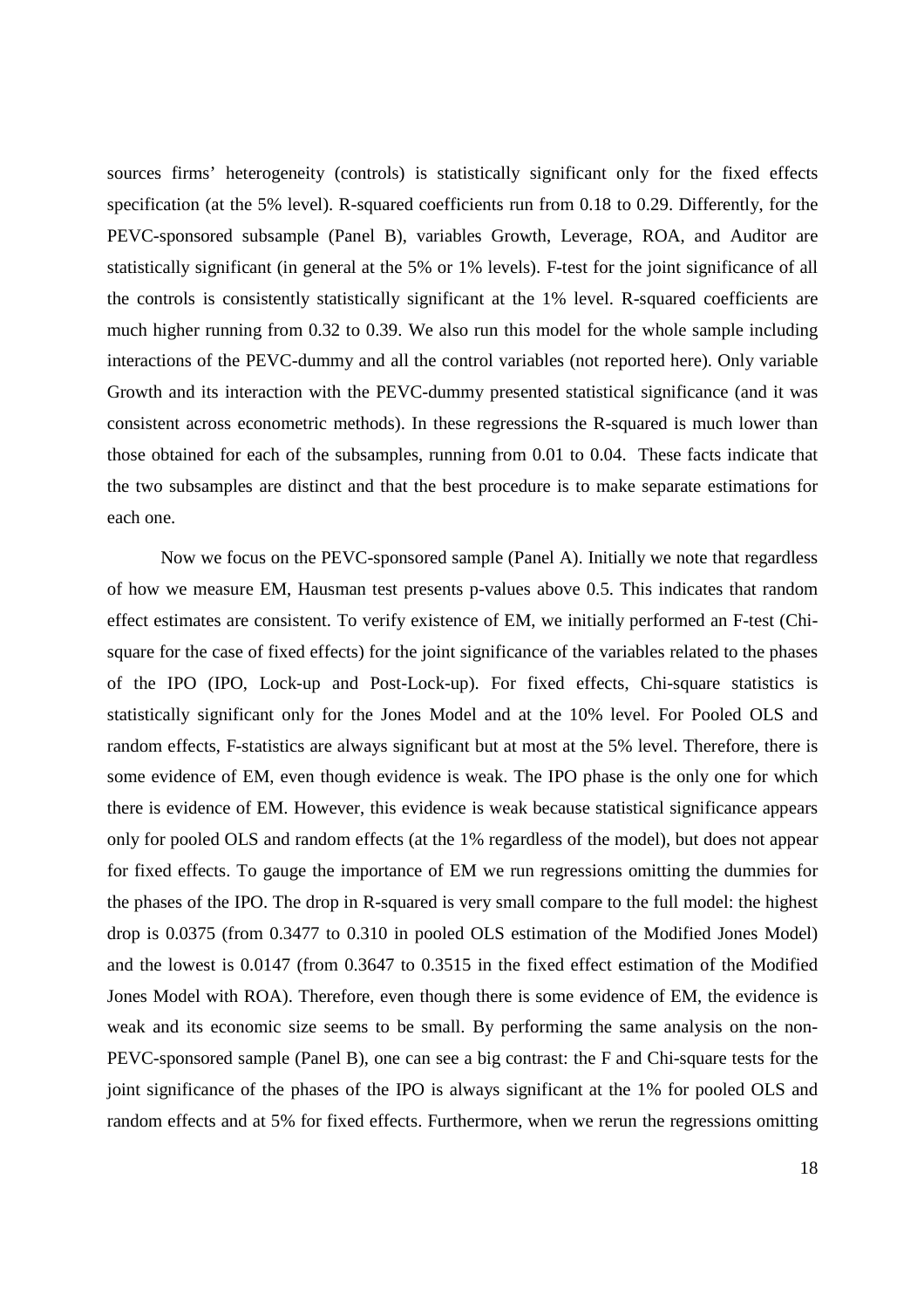the phases of the IPO, the drop in R-squared is large compared to the full model: the highest drop is 0.0964 (from 0.2294 to 0.1330 in the random effect estimation of the Modified Jones Model with ROA) and the lowest is 0.0581 (from 0.1827 to 0.1246 in the pooled OLS estimation of the Jones Model).

 The importance of the firms' heterogeneity to explain EM is another important difference between subsamples. The  $F$ -test<sup>14</sup> for the joint significance of the variables representing firms' characteristic on the PEVC-sponsored sample is always significant at the 1% level. In contrast, for the non-PEVC-sponsored sample it fails to present statistical significance. Therefore, for the PEVC-sponsored subsample, firms' characteristics seem to determine EM, while the phases of the IPO are of little importance. In opposite, for the non-PEVC-sponsored subsample, firms' characteristics are of little importance, while the phases of the IPO are the main drive in EM. In particular, one should note that for PEVC-sponsored subsample the coefficient on Auditor is statistically significant at the 1% level, suggesting that either auditors are more effective to control EM in those firms or, alternatively, that the choice of auditor is more meaningful for PEVC-sponsored firm, indicating a compromise not to manage earnings. This last interpretation is in line with the assumption that venture capitalists value their reputation because they continually bringing firms to the capital markets.

### **6.3 – Treatment for Endogenous Choice of Venture Capital**

 $\overline{a}$ 

 Table 8 reports the results obtained with treatment for the endogenous choice of venture capital investments. We estimate Models 1 and 2 using instrumental variable approach: Pooled OLS in two stages (2SLS) and GLS in two stages with random effects (G2SLS). Our instruments are 1) firm industry, 2) state where the company's headquarters is located and 3) chronological quarters. In the first stage we also included all the other explanatory variables as controls. We report only the results for the Modified Jones with ROA Model (results for Jones and Modified Jones Models are qualitatively the same). Initially, the F-statistics for Pooled 2SLS and Chisquare for G2SLS are significant at the 1% level, indicating that the instruments are valid, i.e., in both regressions, the instruments have explanatory power on the endogenous choice of venture capital.

<sup>&</sup>lt;sup>14</sup> We focus only on the F-tests for pooled OLS and random effects because in the case of fixed effects, all the firms's characteristics that are time invariant (such as Auditor and Underwriter) are ignored.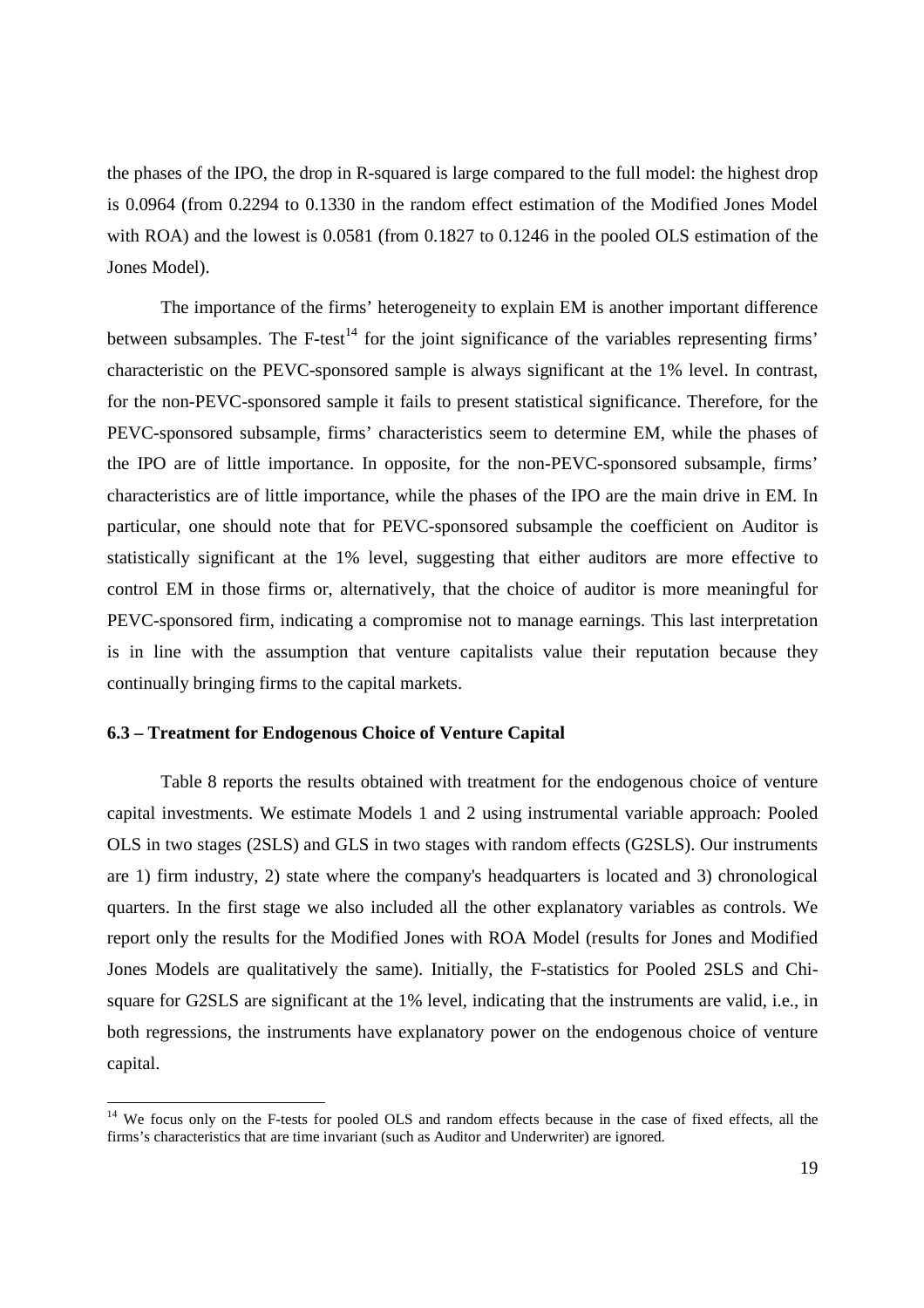If the results previously found were to be attributed to selection (i.e., firms that receive venture capital were *ex-ante* less likely to manage earnings upwards), the statistical significance of variable *PEVCi* would disappear. This is not so. For Pooled 2SLS the relevance of PEVCsponsorship is preserved in Model  $2^{15}$  (statistical significance at the 1% level) and appears in Models 1 (statistical significance at the 5% level), what was not observed in Table 5. Results using random effects are similar to the previous one: PEVC-sponsorship hampers EM mainly in the IPO phase (Table 6), but this effect is not pervasive to all phases (Table 5). Finally, we note that results become stronger under the instrumental variable approach. In Table 5 PEVCsponsorship reduced EM by 2.04% (pooled OLS) and 2.4% (random effects). Under the instrumental variable approach these values jump up to 4.14% and 3.41%. Similarly, in Table 6 venture-sponsorship reduced EM in the IPO phase by 7.07% (pooled OLS) and 7.02% (random effects). Under the instrumental variable approach these values jump up to 17.83% and 15.2%.

# **7 – Conclusion**

 $\overline{a}$ 

 Several studies have been concerned with EM at the time of public offerings and the role of venture capitalists in hampering such practice. Most studies use annual data and, because of this, do not unveil the dynamics of EM (i.e., the moments at which earnings are inflated and subsequently deflated). Moreover, the lack such dynamics limits the understanding of the role played by venture capitalists, i.e., at what moment there is a difference between PEVC and non-PEVC-sponsored firms and whether such difference is only relative or whether PEVC-sponsored firms do not manipulate earnings at all.

 We investigate the behavior of EM in four two-quarter phases: *pre-IPO*, *IPO*, *lock-up* and *post-lock-up*. We estimate EM for each of the eight quarters. Our analysis indicates that EM occurs mainly in the IPO phase. We find that PEVC-sponsored does not reduces EM uniformly in all phases of the IPOs. Confirming Wongsunwai (2013), we observe that PEVC-sponsored IPOs present significantly less EM in the IPO phase (exactly when firms inflate earnings). This result is robust across statistical methods and different methodologies used to estimate EM. Our main

<sup>&</sup>lt;sup>15</sup> One should be careful when reading the results for Model 2 (Columns 2 and 4): Stata automatically adds the instrumentalized variable (PEVC). In Model 2 we would like to have the interactions of PEVC with the dummies for phases of the IPO. To deal with this, we included the interactions of PEVC with the Pre-IPO, Lock-up and Post-Lock-up phases. Therefore the coefficient on PEVC is in fact the coefficient of the variable PEVC interacted with the IPO dummy. The coefficient for the Pre-IPO phase interacted with PEVC is the sum of the coefficient on the variables PEVC and PEVC x Pre-IPO, and so on.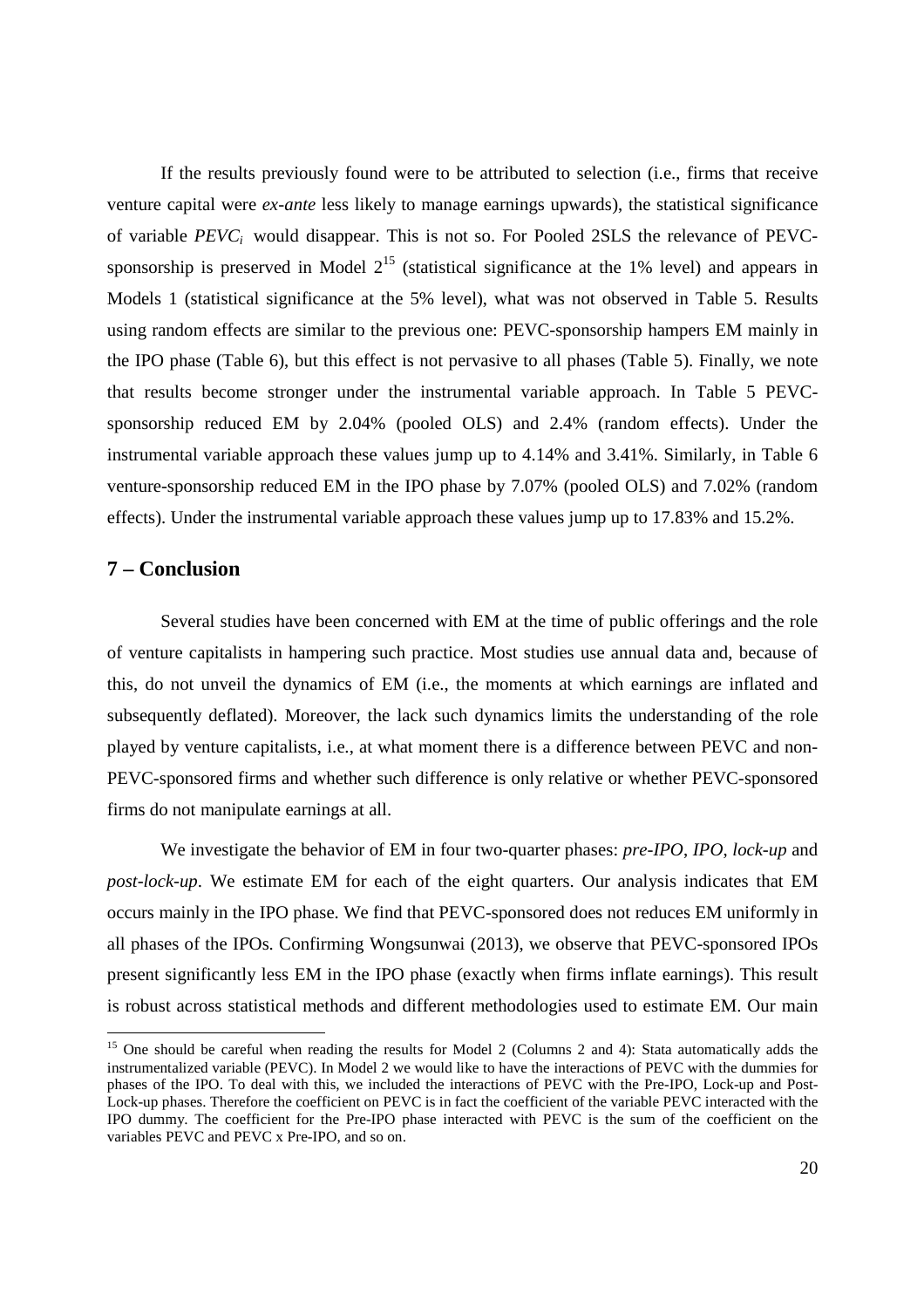contribution is to show that in terms of EM, PEVC-sponsored and non-PEVC-sponsored firms behave in different fashion and should be treated as independent samples.

We found only weak evidence that PEVC-sponsored firms manage earnings and only in the IPO phase. This result is weak because it does not hold under fixed effects approach. To gauge a possible EM by PEVC-sponsored firms we redid our regressions omitting the dummies for the phases of the IPO. We found that the drop in R-squared is only marginal. For non-PEVCsponsored firms the results are very different: there is strong evidence they manage earnings during the IPO phase. Furthermore, when we omit the dummies for phases of the IPO, the drop in R-squared is large.

 The importance of the firms' heterogeneity to explain EM is another important difference between subsamples. The F-test for the joint significance of the variables representing firms' characteristic on the PEVC-sponsored sample is always significant at the 1% level. In contrast, for the non-PEVC-sponsored sample it fails to present statistical significance. Therefore, for the PEVC-sponsored subsample, firms' characteristics seem to determine EM, while the phases of the IPO are of little importance. In opposite, for the non-PEVC-sponsored subsample, firms' characteristics are of little importance, while the phases of the IPO are the main drive in EM.

 Finally we note that for PEVC-sponsored subsample the coefficient on the quality of the auditor is statistically significant at the 1% level (not statistically significant for the non-PEVCsubsample), suggesting that either auditors are more effective to control EM in those firms or, alternatively, that the choice of auditor is more meaningful for PEVC-sponsored firm, indicating a compromise not to manage earnings. This last interpretation is in line with the assumption that venture capitalists value their reputation because they continuously bringing firms to the capital markets.

## **8 – References**

- Barry, C., Muscarella C., Peavy III, J., Vetsuypens, M., 1990. The role of venture capital in the creation of public companies. *Journal of Financial Economics* 27 (2), 447-471.
- Bartov, E., Gul F., Tsui J., 2000. Discretionary accruals models and audit qualifications. *Journal of Accounting and Economics*; 30 (3), 421-452.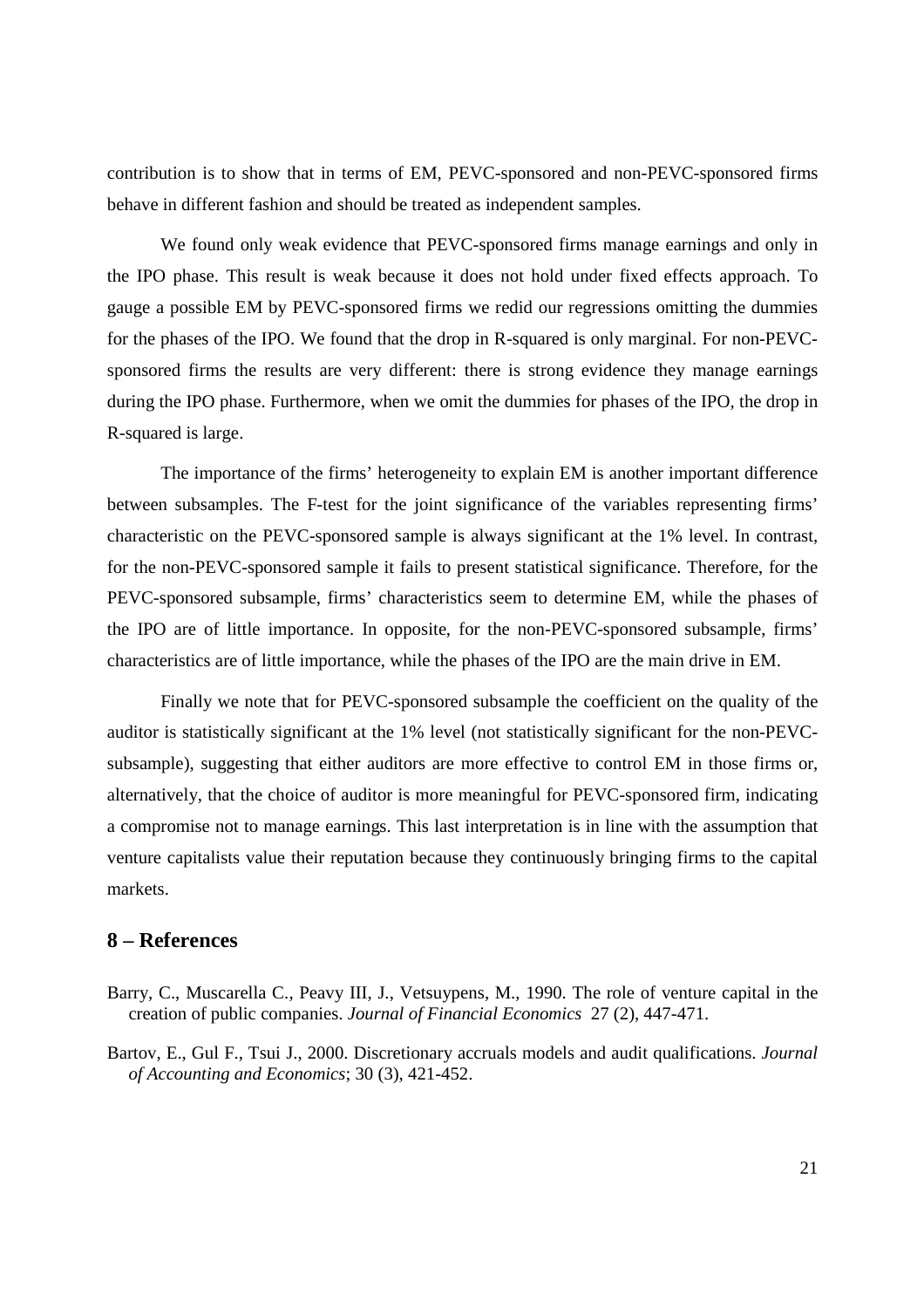- Bolsa de Valores de São Paulo (BM&FBOVESPA), 2001. *Regulamento de práticas diferenciadas de governança corporativa*: Novo Mercado, Nível 2 e Nível 1. Available at http://www.BM&FBovespa.com.br. Access on Jan/22/2007.
- Carter, R., Manaster, S., 1990. Initial public offerings and underwriter reputation. *Journal of Finance* 45 (4), 1045-1067.
- De Carvalho, A. G. (2012). Private Equity and Venture Capital in Brazil. Chapter 18 of *Private Equity in Emerging Markets*, edited by Darek Klonowski, Palgrave MacMillan, New York.
- De Carvalho, A. G., Ribeiro, L. L., Furtado, C. V., 2006. *A indústria de private equity e venture capital*: primeiro censo brasileiro. São Paulo: Saraiva, 1990.
- DeAngelo, L. E., 1986. Accounting numbers as market valuation substitute: a study of management buyouts of public stockholders. *Accounting Review* 61 (3), 400-420.
- Dechow, P. M., Sloan, R. G., Sweeney, A. P., 1995. Detecting earnings management. *Accounting Review* 70 (2), 193-225.
- Gompers, P. A., 1995. Optimal investment, monitoring, and the staging of venture capital. *Journal of Finance* 50 (5),1461-1489.
- Healy, P. M., 1985. The effect of bonus schemes on accounting decisions. *Journal of Accounting and Economics* 7, 85-107.
- Hellmann, T., Puri, M., 2002. Venture capital and the professionalization of start-up firms: empirical evidence. *Journal of Finance* 57 (1), 169-197.
- Hochberg, Y. V., 2012. Venture Capital and Corporate Governance in the Newly Public Firm. Review of Finance, 16 (2), 429-480.
- Jones, J. J., 1991. Earnings management during import relief investigations. *Journal of Accounting Research* 29 (2), 193-228.
- Kang, S., Sivaramakrishanan, K., 1995. Issues in testing earnings management: an instrumental variable approach. *Journal of Accounting Research* 33 (2), 353-367.
- Kaplan, S. N., Strömberg, P., 2003. Financial contracting theory meets the real world: an empirical analysis of venture capital contracts. *Review of Economic Studies* 70, 281-315.
- Kothari, S. P., Leone, A. J., Wasley, C. E., 2005. Performance matched discretionary accrual measures. *Journal of Accounting and Economics* 39 (1), 163-197.
- Lerner, J., 1995. Venture capitalists and the oversight of private firms. *Journal of Finance* 50 (1), 301-318.
- Morsfield, S. G., Tan, C. E. L., 2006. Do venture capitalists influence the decision to manage earnings in initial public offerings? *Accounting Review* 81 (5), 1119-1150.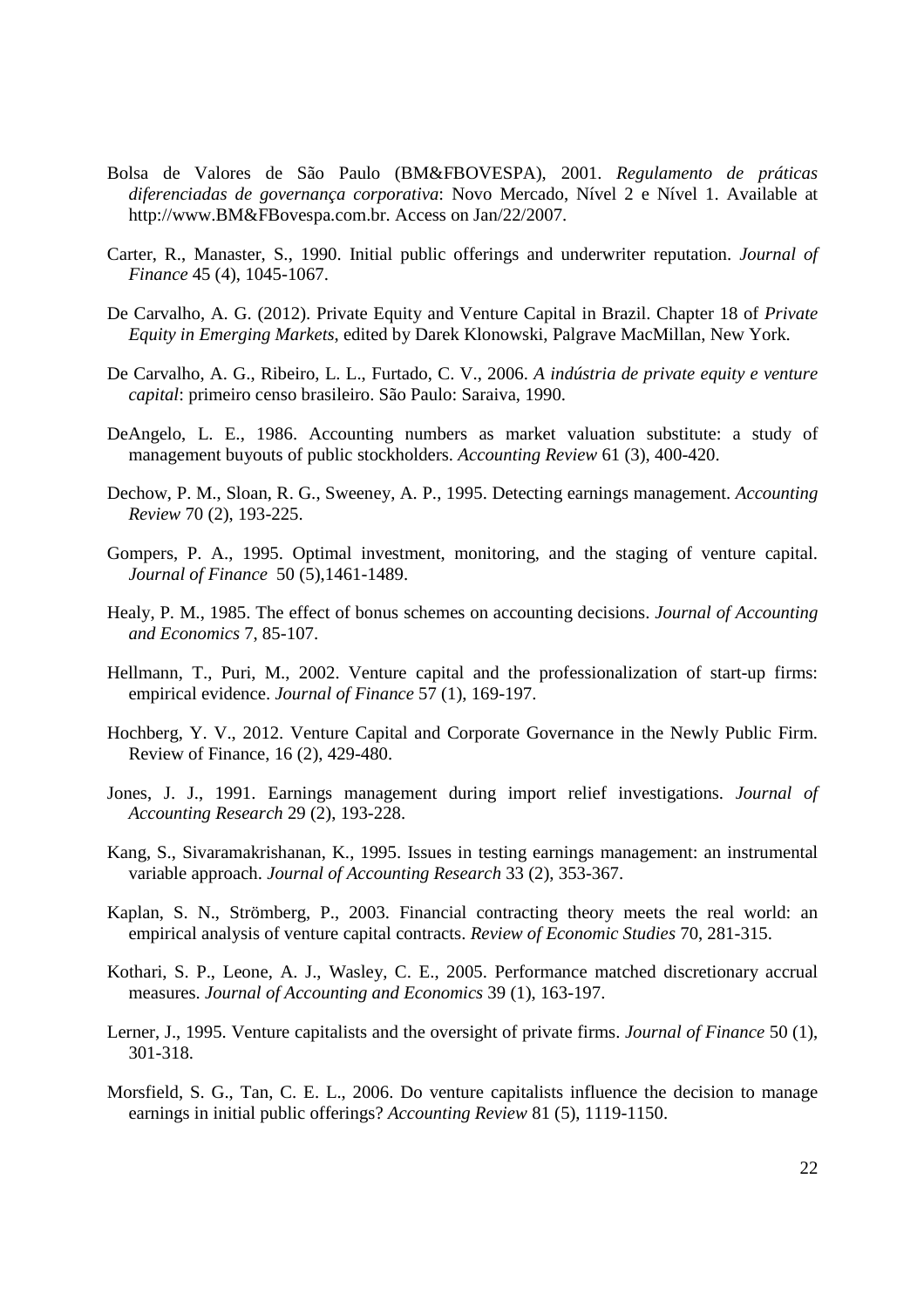- Rangan, S., 1998. Earnings management and the performance of seasoned equity offerings. *Journal of Financial Economics* 50 (1), 101-122.
- Rao, G. R., 1993. The relation between stock returns and earnings: a study of newly-public firms. *Working paper*, Kidder Peabody and Co., New York.
- Ribeiro, L. L. and De Carvalho, A. G., 2008. Private equity and venture capital in an emerging economy: evidence from Brazil. *Venture Capital*, 10 (2), 111-126
- Ritter, J., 1991. The long-run performance of initial public offerings. *Journal of Finance* 46 (1), 3-27.
- Ritter, J., 2013. Initial Public Offerings: Underwriting Statistics Through 2012. Available at http:// http://bear.warrington.ufl.edu/ritter/IPOs2012Underwriting.pdf. Access on Jan/20/2013.
- Subramanyan, K. R., 1996. The pricing of discretionary accruals. *Journal of Accounting and Economics* 22, 249-281.
- Teoh, S. H., Welch, I., Wong, T. J., 1998. Earnings management and the underperformance of seasoned equity offerings. *Journal of Financial Economics* 50 (1), 101-122.
- Teoh, S. H., Welch, I., Wong, T. J., 1998. Earnings management and the long-run market performance of initial public offerings. *Journal of Finance* 53 (6), 1935–1974.
- White, H., 1980. A heteroskedasticity-consistent covariance matrix estimator and a direct test of heteroskedasticity. *Econometrica* 48 (4), 817-838.
- Wongsunwai, W., 2013. The Effect of External Monitoring on Accruals-Based and Real Earnings Management: Evidence from PEVC-sponsored Initial Public Offerings", Contemporary Accounting Research 30(1), 296-324.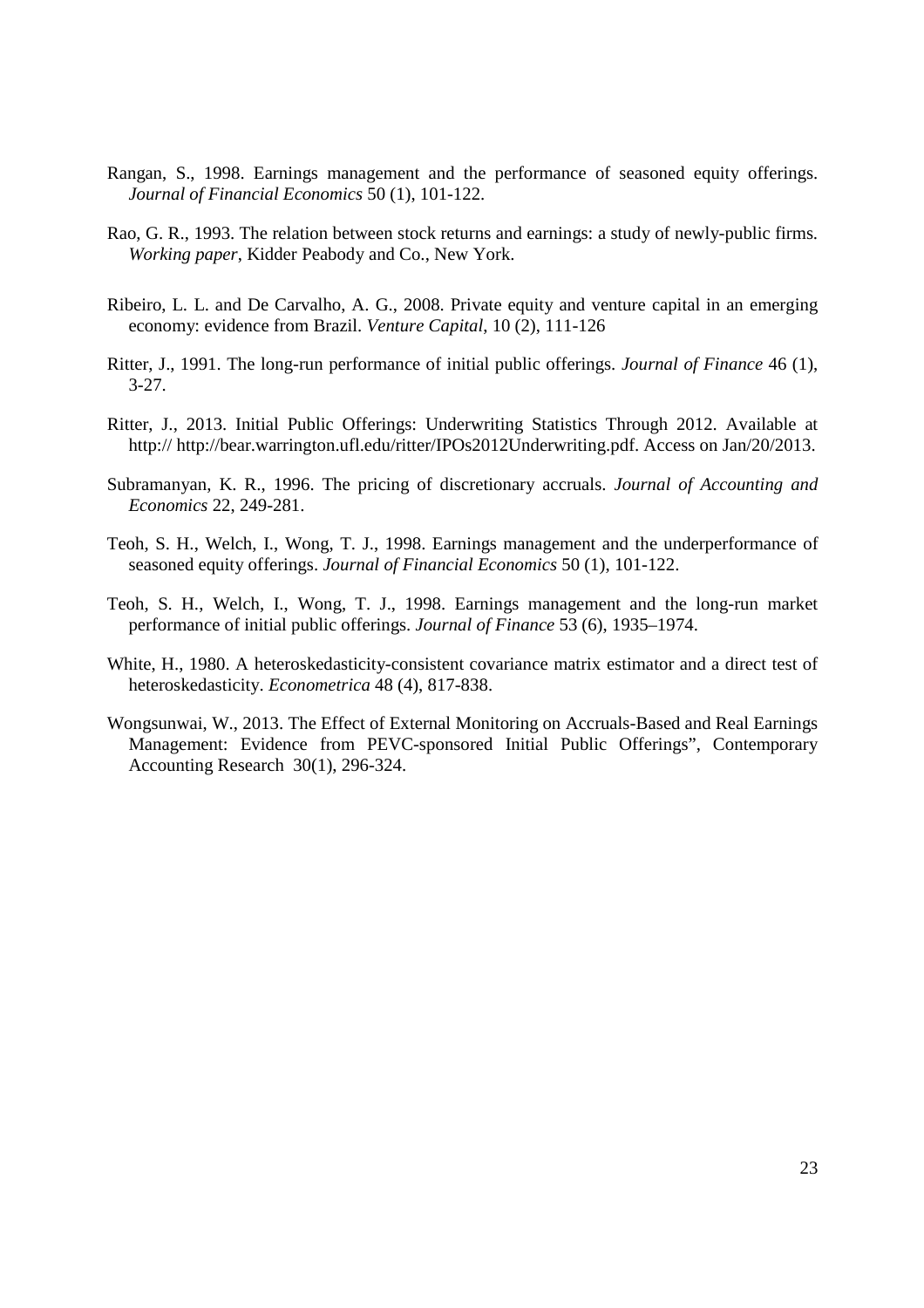## **Appendix: Methodology for Estimating Earnings Management**

Following Teoh et al. (1998b), we define current accruals for firm *i* at time *t*,  $CAcc_{i,t}$ , as:

$$
CAcc_{i,t} = (CA_{i,t} - CA_{i,t-1}) - (CL_{i,t} - CL_{i,t-1}),
$$
\n(A1)

where

 $CA_{i,t}$  is the current assets of firm *i* at time *t*, excluding cash; and

 $CL_{i,t}$  is the current liabilities of firm *i* at time *t*, excluding short-term debt.

We use three different econometric models to obtain normal (non-discretionary) accruals: *Jones Model* [Jones (1991)], *Modified Jones Model* [Dechow et al. (1995), with adjustments suggested by Kothari et al. (2005)] and *Modified Jones Model with ROA* [Dechow et al. (1995), with adjustments suggested by Kothari et al. (2005)].

For the *Jones Model*, current accruals are specified according to the following model:

$$
\frac{CAcc_{i,t}}{TA_{i,t-1}} = \beta_1 \left( \frac{1}{TA_{i,t-1}} \right) + \beta_2 \left( \frac{NR_{i,t} - NR_{i,t-1}}{TA_{i,t-1}} \right) + \varepsilon_{i,t},
$$
\n(A2)

where

*TA*<sub>*i*, $t-1$ </sub> is the total assets of firm *i* at time  $t-1$ ; and

 $NR_{i,t}$  is the net operating revenues of firm *i* at time *t*.

 For the *Modified Jones Model*, current accruals are *specified* according to the following model:

$$
\frac{CAcc_{i,t}}{TA_{i,t-1}} = \beta_1 \left(\frac{1}{TA_{i,t-1}}\right) + \beta_2 \left(\frac{\left(NR_{i,t} - NR_{i,t-1}\right) - \left(TR_{i,t} - TR_{i,t-1}\right)}{TA_{i,t-1}}\right) + \varepsilon_{i,t},
$$
\n(A3)

where

 $TR_{i,t}$  is the trade accounting receivables of firm *i* at time *t*.

 Finally, for the *Modified Jones Model with ROA*, current accruals are specified according to the following model: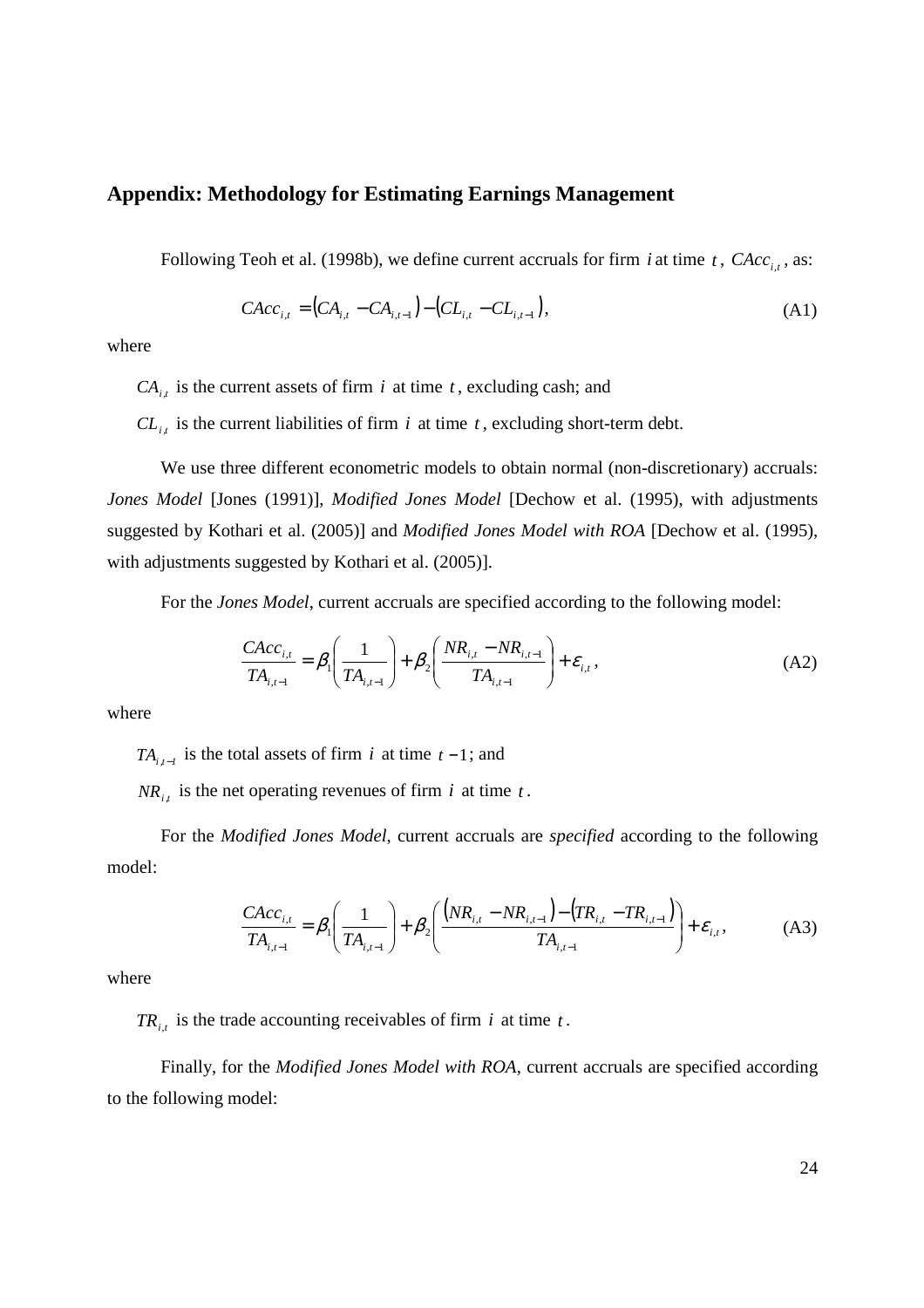$$
\frac{CAcc_{i,t}}{TA_{i,t-1}} = \beta_1 \left( \frac{1}{TA_{i,t-1}} \right) + \beta_2 \left( \frac{\left( NR_{i,t} - NR_{i,t-1} \right) - \left( TR_{i,t} - TR_{i,t-1} \right)}{TA_{i,t-1}} \right) + \beta_3 \left( ROA_{i,t} \right) + \varepsilon_{i,t} \tag{A4}
$$

where

 $ROA_{i,t}$  is the return on assets of firm *i* at time *t*.

To compute non-discretionary current accruals for IPO firm  $i$  at time  $t$ ,  $NDCA_{i,t}$ , we estimate the regressions above cross-sectionally for a sample (control group) of firms at quarter *t* . The control group for each quarter is formed of all firms listed on BM&FBovespa excluding: 1) financial firms and real-state investment trusts; 2) firms that trade OTC; 3) firms that had conducted either an IPO or SEO and were in the IPO or lock-up periods; 4) firms for which balance sheets were not available in the specific quarter; and 5) firms for which the accruals were in the  $1<sup>st</sup>$  and  $99<sup>th</sup>$  percentiles in the specific quarter (in order to minimize the influence of outliers). For instance, using the *Jones Model*, non-discretionary current accruals (*NDCA*<sub>*i,t*</sub>)</sub> are calculated as:

$$
NDCA_{i,t} = \hat{\beta}_I \left( \frac{1}{TA_{i,t-1}} \right) + \hat{\beta}_2 \left( \frac{NR_{i,t} - NR_{i,t-1}}{TA_{i,t-1}} \right),
$$
 (A5)

where

 $\hat{\beta}_1$  and  $\hat{\beta}_2$  are the estimated parameters from Regression (A2).

Finally, earnings management for IPO firm *i* at time  $t$  ( $EM_{i,t}$ ) are calculated as the difference between  $CAcc_{i,t}$  (scaled by lagged total assets) and  $NDCA_{i,t}$ :

$$
EM_{i,t} = \frac{CAcc_{i,t}}{TA_{i,t-1}} - NDCA_{i,t},
$$
\n(A6)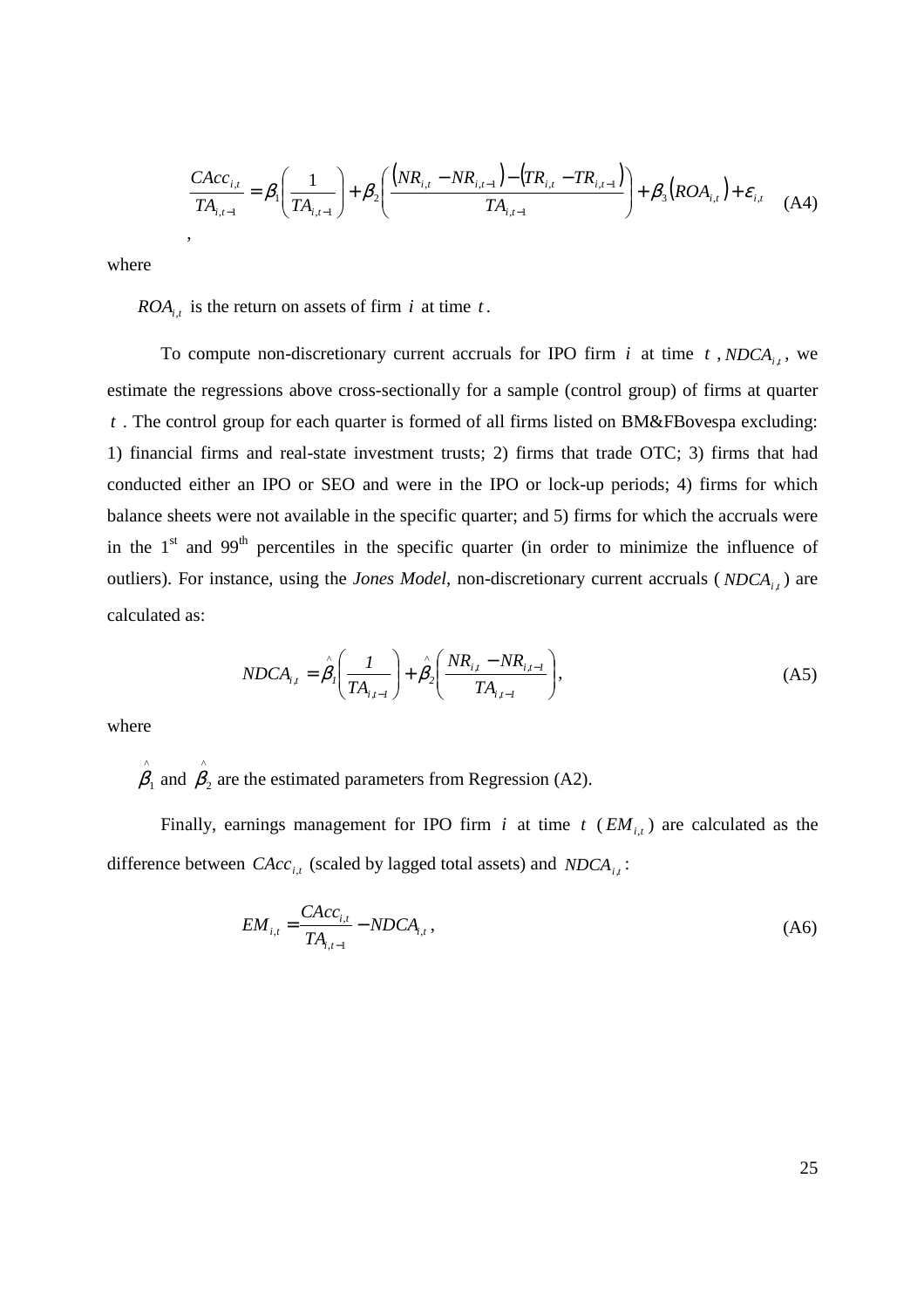|                     |           | All firm  | <b>PEVC-sponsored</b> |           |           | Non-PEVC-sponsored |
|---------------------|-----------|-----------|-----------------------|-----------|-----------|--------------------|
|                     | $#$ firms | $\#$ obs. | $#$ firms             | $\#$ obs. | $#$ firms | $\#$ obs.          |
| All phases together | 92        | 501       | 38                    | 208       | 54        | 293                |
| $Pre-IPO$           | 41        | 67        | 16                    | 27        | 25        | 40                 |
| <b>IPO</b>          | 92        | 155       | 38                    | 64        | 54        | 91                 |
| Lock-up             | 84        | 140       | 34                    | 57        | 50        | 83                 |
| Post-lock-up        | 78        | 139       | 33                    | 60        | 45        | 79                 |

| Table 1                                                                   |
|---------------------------------------------------------------------------|
| Sample Distribution across the Phases of the IPO                          |
| Distribution of firm-quarter observations along the phases around the IPO |

### **Table 2**

# **Descriptive Statistics of Financial Characteristics**

The variables Book Value of Equity, Net Operating Revenues, Net Income, IPO Proceeds and Market Capitalization are in millions of reais and refer to the date of the IPO. The variable size is the natural logarithm of book value of assets. T-statistics tests the difference in means between PEVC and non-PEVC-sponsored firms. Bold-faced t-statistics indicates statistically significance at the 1% level.

|                               |       | <b>All Firms</b> |                       |       | <b>PEVC-Sponsored</b> |                       |       | <b>Non-PEVC-Sponsored</b> |                               |      |
|-------------------------------|-------|------------------|-----------------------|-------|-----------------------|-----------------------|-------|---------------------------|-------------------------------|------|
|                               |       | $N=92$           |                       |       | $N=38$                |                       |       | $N=54$                    |                               |      |
|                               | Mean  |                  | Median Std. Dev. Mean |       |                       | Median Std. Dev. Mean |       |                           | <b>Median Std. Dev.t-Stat</b> |      |
| <b>Book Value of Equity</b>   | 769   | 519              | 782                   | 692   | 483                   | 734                   | 832   | 548                       | 816                           | 0.09 |
| <b>Net Operating Revenues</b> | 715   | 280              | 1,28                  | 721   | 325                   | 1,15                  | 710   | 249                       | 1,38                          | 0.93 |
| <b>Net Income</b>             | 49,7  | 21               | 118,7                 | 46,6  | 23,5                  | 100                   | 51,8  | 19                        | 131                           | 0.67 |
| <b>IPO</b> Proceeds           | 820,2 | 545              | 1080                  | 770   | 540                   | 976                   | 861   | 549                       | 1166                          | 0.64 |
| <b>Market Capitalization</b>  | 2,35  | 1,46             | 2,77                  | 2,23  | 1,48                  | 1,98                  | 2,45  | 1,45                      | 3,28                          | 0,44 |
| <b>Book-to-Market (ratio)</b> | 0,47  | 0.36             | 0.43                  | 0,41  | 0,29                  | 0,46                  | 0,52  | 0,40                      | 0,40                          | 0,02 |
| <b>Auditor</b>                | 0,85  | 1                | 0,36                  | 0.93  | 1                     | 0.25                  | 0,79  | 1                         | 0,42                          | 5,11 |
| Underwriter                   | 8.3   | 9,1              | 1,9                   | 8,7   | 9,1                   | 0.47                  | 8,0   | 9,1                       | 2,4                           | 3,70 |
| <b>Size</b>                   | 13,58 | 13,58            | 1,23                  | 13,48 | 13,53                 | 1,04                  | 13,65 | 13,67                     | 1,35                          | 1,17 |
| Growth                        | 0,32  | 0,05             | 1,41                  | 0,15  | 0,04                  | 0.53                  | 0,44  | 0,07                      | 1,79                          | 0,25 |
| Leverage                      | 0.53  | 0.51             | 0,24                  | 0,50  | 0.51                  | 0,22                  | 0.55  | 0.51                      | 0,24                          | 1,76 |
| <b>ROA</b>                    | 1,09  | 0.43             | 5,59                  | 1,20  | 0.51                  | 5,86                  | 1,00  | 0.33                      | 5,42                          | 0.09 |
| <b>SEO</b>                    | 0,07  | 0.05             | 0,26                  | 0.13  | 0,10                  | 0.34                  | 0,02  | 0,01                      | 0,17                          | 4,63 |

 **Table 3 Correlation Matrix for Independent Variables** 

|                               | <b>PEVC</b>                | <b>Auditor</b> | <b>Underwriter</b> | <b>Size</b>  | Growth    | Leverage  | <b>ROA</b> | <b>SEO</b> |
|-------------------------------|----------------------------|----------------|--------------------|--------------|-----------|-----------|------------|------------|
| Auditor<br><b>Underwriter</b> | $0,2169***$<br>$0.1539***$ | $0.3271***$    |                    |              |           |           |            |            |
| <b>Size</b>                   | $-0.0636$                  | 0,0653         | $0.0879**$         |              |           |           |            |            |
| Growth                        | $-0,0094$                  | 0,0801         | $-0.0486$          | 0.0200       |           |           |            |            |
| Leverage                      | $-0.0780$                  | $-0.0938*$     | $-0,0347*$         | $0.2433***$  | $-0.0455$ |           |            |            |
| <b>ROA</b>                    | 0,0085                     | $0,1008**$     | 0,0427             | $-0,2063***$ | 0,0181    | $-0.0412$ |            |            |
| <b>SEO</b>                    | $0.2013***$                | 0,0838         | $-0.0275$          | 0,0662       | $-0.0150$ | 0,1126    | 0,0087     |            |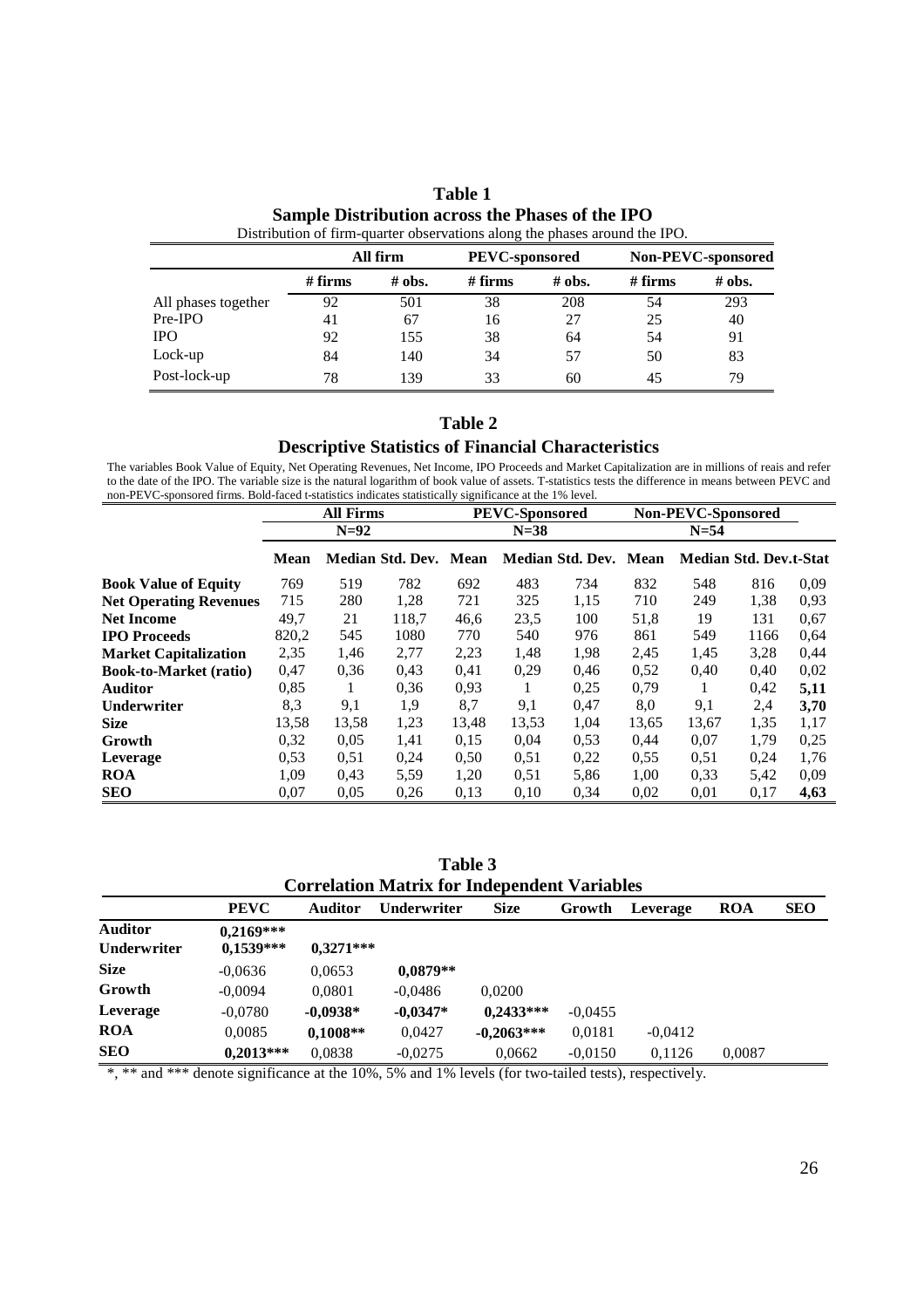## **Table 4 Earnings Management in PEVC and Non-PEVC-sponsored IPOs**

Descriptive statistics for the level of earnings management (EM). The sample consists of 501 firm-quarter observations from 92 IPOs at BM&FBovespa from January/2004 to September/2010. The three measurements of EM are based on Jones, Modified Jones and Modified Jones with ROA models. EM is in percentage of total assets. Differences in boldface indicate that the t-test for difference of means is statistically significant at the 5% level or less.

|                                   |                    |     | <b>Panel A: Phases Altogether</b> |                                     |                                |               |                                |
|-----------------------------------|--------------------|-----|-----------------------------------|-------------------------------------|--------------------------------|---------------|--------------------------------|
| Model                             | <b>Sample</b>      | N   | Mean                              | <b>Standard</b><br><b>Deviation</b> | $25^{\text{th}}$<br>percentile | <b>Median</b> | $75^{\text{th}}$<br>percentile |
|                                   | All observations   | 501 | 4.03%                             | 13.69%                              | $-1.02\%$                      | 1.60%         | 5.67%                          |
|                                   | PEVC-Sponsored     | 208 | 2.92%                             | 10.10%                              | $-0.94%$                       | 1.25%         | 2.32%                          |
| <b>Jones</b>                      | Non-PEVC-Sponsored | 293 | 4.82%                             | 15.71%                              | $-1.03%$                       | 1.78%         | 6.49%                          |
|                                   | Difference         |     | $-1.90\%$                         |                                     |                                |               |                                |
|                                   | All observations   | 501 | 4.01%                             | 13.53%                              | $-1.04%$                       | 1.63%         | 5.72%                          |
| <b>Modified Jones</b>             | PEVC-Sponsored     | 208 | 2.96%                             | 9.93%                               | $-1.03\%$                      | 1.22%         | 5.11%                          |
|                                   | Non-PEVC-Sponsored | 293 | 4.75%                             | 15.56%                              | $-1.21%$                       | 1.84%         | 6.38%                          |
|                                   | Difference         |     | $-1.79%$                          |                                     |                                |               |                                |
|                                   | All observations   | 501 | 3.67%                             | 13.39%                              | $-1.36%$                       | 1.33%         | 5.53%                          |
| <b>Modified Jones</b><br>with ROA | PEVC-Sponsored     | 208 | 2.54%                             | 9.87%                               | $-1.43%$                       | 1.14%         | 5.14%                          |
|                                   | Non-PEVC-Sponsored | 293 | 4.47%                             | 15.38%                              | $-1.28%$                       | 1.74%         | 6.30%                          |
|                                   | <b>Difference</b>  |     | $-1.93%$                          |                                     |                                |               |                                |

# **Panel B: Earnings Management by Phases of the IPO**

| Model                    | <b>Sample</b>      |    | Pre-IPO     |    | <b>IPO</b>  |    | Lock-up     |    | Post-lock-up |
|--------------------------|--------------------|----|-------------|----|-------------|----|-------------|----|--------------|
|                          |                    | N  | <b>Mean</b> | N  | <b>Mean</b> | N  | <b>Mean</b> | N  | <b>Mean</b>  |
|                          | All observations   | 35 | 2.85%       | 66 | 8.28%       | 60 | 2.65%       | 38 | 1.85%        |
| <b>Jones</b>             | PEVC-Sponsored     | 14 | 3.02%       | 29 | 3.38%       | 26 | 2.82%       | 19 | 2.48%        |
|                          | Non-PEVC-Sponsored | 21 | 2.73%       | 37 | 11.72%      | 34 | 2.52%       | 19 | 1.37%        |
|                          | Difference         |    | 0.29%       |    | $-8.34\%$   |    | 0.30%       |    | 1.11%        |
|                          | All observations   | 35 | 2.94%       | 66 | 8.20%       | 60 | 2.60%       | 38 | 1.87%        |
| <b>Modified</b>          | PEVC-Sponsored     | 14 | 3.24%       | 29 | 3.39%       | 26 | 2.94%       | 19 | 2.42%        |
| Jones                    | Non-PEVC-Sponsored | 21 | 2.74%       | 37 | 11.57%      | 34 | 2.36%       | 19 | 1.44%        |
|                          | Difference         |    | 0.50%       |    | $-8.18%$    |    | 0.58%       |    | 0.98%        |
|                          | All observations   | 35 | 2.27%       | 66 | 7.88%       | 60 | 2.40%       | 38 | 1.52%        |
| <b>Modified</b>          | PEVC-Sponsored     | 14 | 2.52%       | 29 | 2.98%       | 26 | 2.66%       | 19 | 1.98%        |
| Jones with<br><b>ROA</b> | Non-PEVC-Sponsored | 21 | 2.09%       | 37 | 11.31%      | 34 | 2.21%       | 19 | 1.18%        |
|                          | Difference         |    | 0.43%       |    | $-8.33\%$   |    | 0.45%       |    | 0.80%        |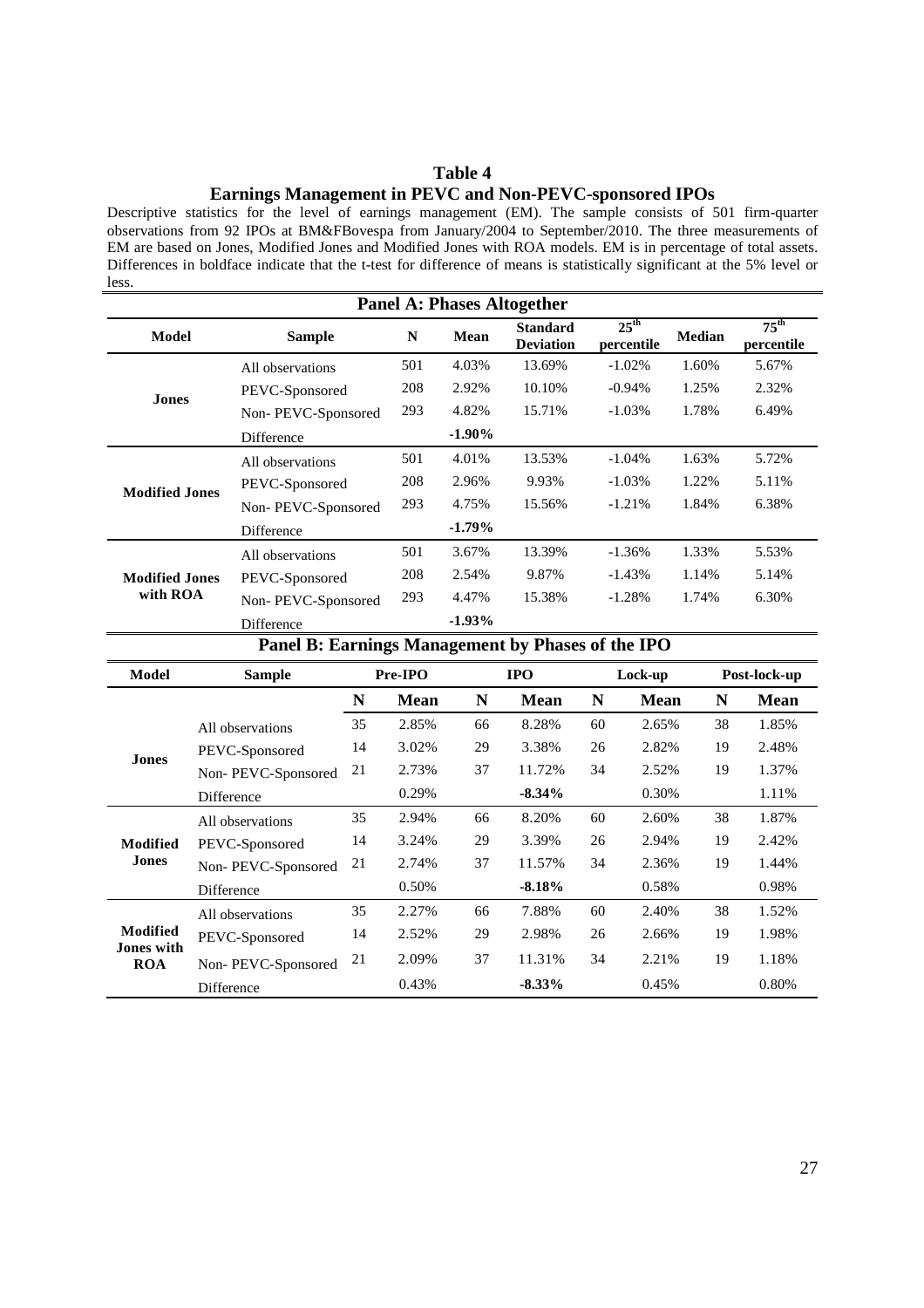

**Figure 1 Earnings Management by the Phases of the IPO**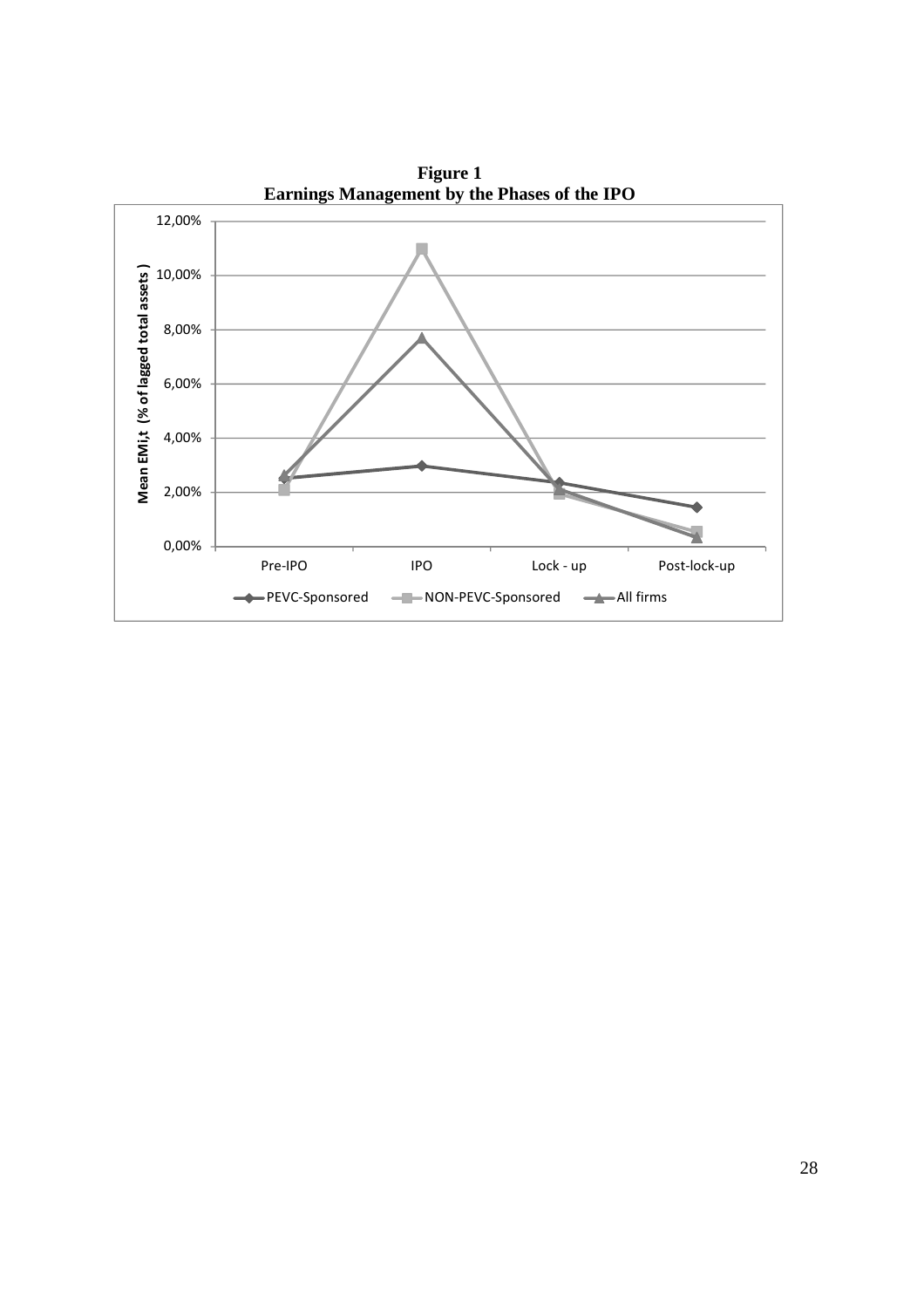## **Table 5 PEVC-Sponsorship and Earnings Management**

|                    | <b>Jones</b>             |                                 |                                    | <b>Modified Jones</b>        | <b>Modified Jones with ROA</b> |                                         |  |
|--------------------|--------------------------|---------------------------------|------------------------------------|------------------------------|--------------------------------|-----------------------------------------|--|
| <b>Variable</b>    | <b>Pooled OLS</b><br>(1) | Random<br><b>Effects</b><br>(2) | <b>Pooled</b><br><b>OLS</b><br>(3) | <b>Random Effects</b><br>(4) | (5)                            | <b>Pooled OLS Random Effects</b><br>(6) |  |
| <b>PEVC</b>        | $-0.0211$                | $-0.0253$                       | $-0.0201$                          | $-0.0239$                    | $-0.0204$                      | $-0.0240$                               |  |
|                    | $(-1.14)$                | $(-1.25)$                       | $(-1.10)$                          | $(-1.21)$                    | $(-1.13)$                      | $(-1.23)$                               |  |
| <b>Auditor</b>     | $-0.0234$                | $-0.0290$                       | $-0.0226$                          | $-0.0280$                    | $-0.0267$                      | $-0.0319$                               |  |
|                    | $(-1.20)$                | $(-1.39)$                       | $(-1.17)$                          | $(-1.36)$                    | $(-1.41)$                      | $(-1.60)$                               |  |
| <b>Underwriter</b> | 0.0024                   | 0.0034                          | 0.0026                             | 0.0034                       | 0.0031                         | 0.0037                                  |  |
|                    | (0.61)                   | (0.84)                          | (0.65)                             | (0.85)                       | (0.78)                         | (0.94)                                  |  |
| <b>Size</b>        | $-0.0161$                | $-0.0172$                       | $-0.0151$                          | $-0.0160$                    | $-0.0145$                      | $-0.0151$                               |  |
|                    | $(-1.40)$                | $(-1.31)$                       | $(-1.35)$                          | $(-1.26)$                    | $(-1.35)$                      | $(-1.26)$                               |  |
| Growth             | 0.0047                   | 0.0040                          | 0.0053                             | 0.0046                       | 0.0057                         | 0.0050                                  |  |
|                    | (0.82)                   | (0.72)                          | (0.90)                             | (0.81)                       | (0.95)                         | (0.86)                                  |  |
| Leverage           | $-0.0404$                | $-0.0784*$                      | $-0.0425$                          | $-0.0778*$                   | $-0.0502$                      | $-0.0827*$                              |  |
|                    | $(-1.25)$                | $(-1.76)$                       | $(-1.32)$                          | $(-1.78)$                    | $(-1.56)$                      | $(-1.94)$                               |  |
| <b>ROA</b>         | $-0.0000$                | 0.0000                          | $-0.0003$                          | $-0.0002$                    | $-0.0020$                      | $-0.0020$                               |  |
|                    | $(-0.01)$                | (0.01)                          | $(-0.14)$                          | $(-0.12)$                    | $(-1.14)$                      | $(-1.03)$                               |  |
| <b>SEO</b>         | 0.0105                   | 0.0091                          | 0.0084                             | 0.0066                       | 0.0023                         | 0.0008                                  |  |
|                    | (0.57)                   | (0.50)                          | (0.47)                             | (0.37)                       | (0.13)                         | (0.05)                                  |  |
| <b>Intercept</b>   | $0.2844*$                | 0.3301                          | 0.2683                             | 0.3106                       | 0.2666                         | 0.3021                                  |  |
|                    | (1.68)                   | (1.62)                          | (1.61)                             | (1.56)                       | (1.66)                         | (1.61)                                  |  |

**Quarter Dum yes yes yes yes yes yes Firm Clusters yes yes yes yes yes yes** # of obs. 493 493 493 493 493 493  $R<sup>2</sup>$  0.0157 0.0324 0.0096 0.0321 0.0181 0.0454

p - value 0.6263 0.5966 0.6340 0.5510 0.3571 0.2304

p-value: **0.004 0.013 0.020** 

Panel regressions analysis. The dependent variable is earnings management for firm i in the quarter t as percentage of the total assets. It was calculated using three different models (Jones, Modified Jones and Modified Jones with ROA). The sample consists of 493 firm-quarter observations from 92 IPOs at BM&FBovespa from January/2004 to September/2010. T (or z) statistics heteroskedastic-consistent by White

 $*$ ,  $**$  and  $***$  denote significance at the 10%, 5% and 1% levels (for two-tailed tests), respectively.

F-Test (Pooled OLS) and Chi2-test (Random Effects)

Breusch-Pagan LM Test for Random Effects: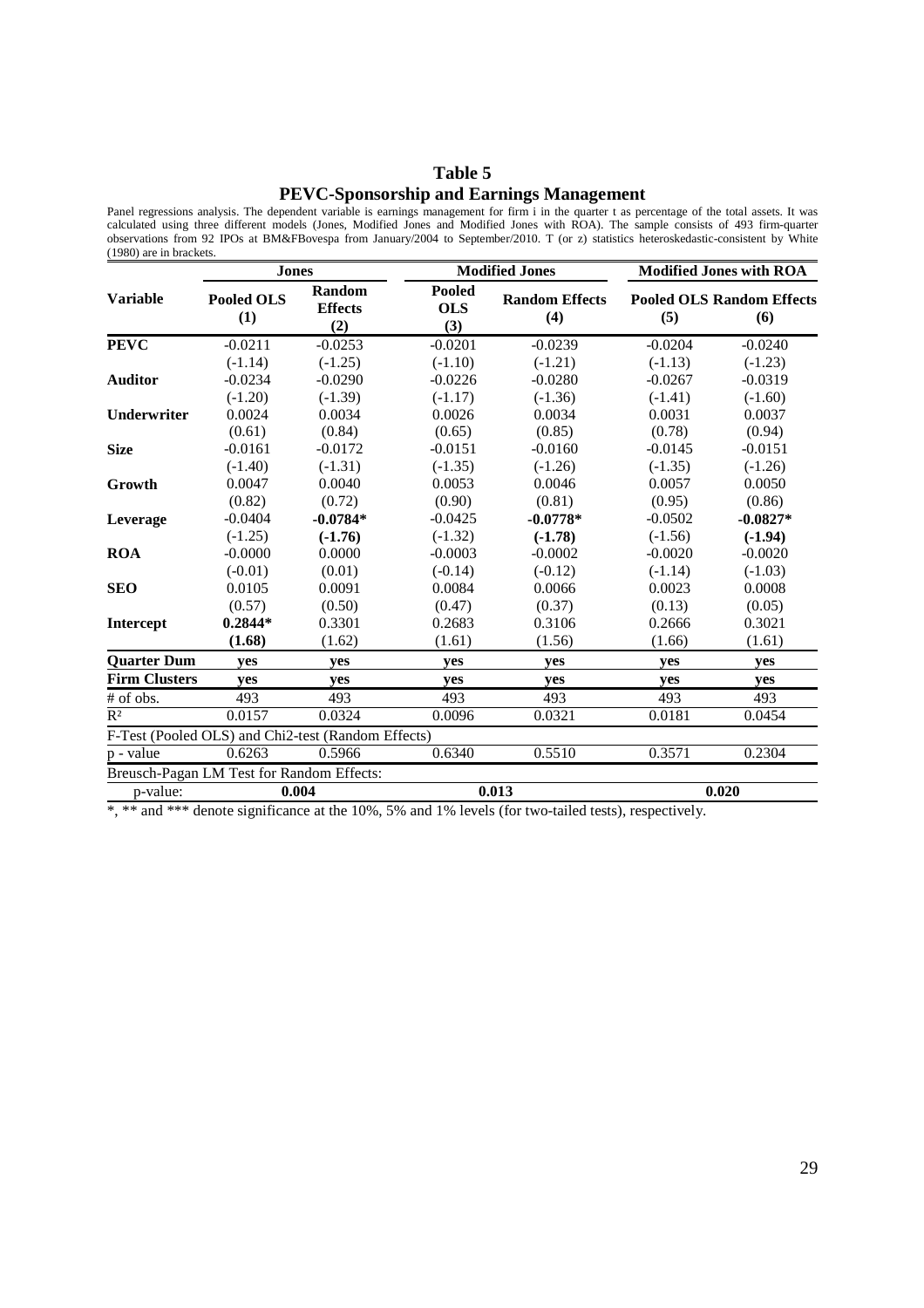# **Table 6**

#### **PEVC-Sponsorship and Earnings Management by Phases of the IPO**

Panel regressions analysis of EM by phases of the IPO. The dependent variable is EM for firm i in the quarter t as percentage of the total assets. It was calculated using three different models (Jones, Modified Jones and Modified Jones with ROA). The sample consists of 493 firm-quarter observations from 92 IPOs at BM&FBovespa from January/2004 to September/2010. T (or z) statistics heteroskedastic-consistent by White (1980) are in brackets. The IPO Phase was omitted to avoid perfect colinearity.

|                                                                      |               | <b>Jones</b>         |                                  | <b>Modified Jones</b> |                |                                      |               | <b>Modified Jones with ROA</b>   |                                       |  |
|----------------------------------------------------------------------|---------------|----------------------|----------------------------------|-----------------------|----------------|--------------------------------------|---------------|----------------------------------|---------------------------------------|--|
|                                                                      | <b>Pooled</b> | <b>Fixed</b>         | Random                           | <b>Pooled</b>         | <b>Fixed</b>   | Random                               | <b>Pooled</b> | Fixed                            | Random                                |  |
| <b>Variable</b>                                                      | <b>OLS</b>    | <b>Effects</b>       | <b>Effects</b>                   | <b>OLS</b>            | <b>Effects</b> | <b>Effects</b>                       | <b>OLS</b>    | <b>Effects</b>                   | <b>Effects</b>                        |  |
|                                                                      | (1)           | (2)                  | (3)                              | (4)                   | (5)            | (6)                                  | (7)           | (8)                              | (9)                                   |  |
| <b>Auditor</b>                                                       | $-0.0247$     | $\omega$             | $-0.0300$                        | $-0.0238$             | ÷.             | $-0.0290$                            | $-0.0279$     | $\overline{a}$                   | $-0.0332*$                            |  |
|                                                                      | $(-1.33)$     |                      | $(-1.54)$                        | $(-1.30)$             |                | $(-1.50)$                            | $(-1.57)$     |                                  | $(-1.78)$                             |  |
| Underwriter                                                          | 0.0027        | $\overline{a}$       | 0.0038                           | 0.0029                |                | 0.0038                               | 0.0034        |                                  | 0.0042                                |  |
|                                                                      | (0.73)        |                      | (1.01)                           | (0.78)                |                | (1.03)                               | (0.93)        |                                  | (1.15)                                |  |
| <b>Size</b>                                                          | $-0.0116$     | $-0.0544$            | $-0.0099$                        | $-0.0106$             | $-0.0516$      | $-0.0089$                            | $-0.0100$     | $-0.0403$                        | $-0.0081$                             |  |
|                                                                      | $(-1.01)$     | $(-1.02)$            | $(-0.79)$                        | $(-0.95)$             | $(-1.00)$      | $(-0.73)$                            | $(-0.95)$     | $(-0.83)$                        | $(-0.70)$                             |  |
| Growth                                                               | 0.0042        | 0.0006               | 0.0037                           | 0.0047                | 0.0012         | 0.0042                               | 0.0052        | 0.0017                           | 0.0046                                |  |
|                                                                      | (0.87)        | (0.14)               | (0.81)                           | (0.95)                | (0.25)         | (0.90)                               | (1.01)        | (0.35)                           | (0.95)                                |  |
| Leverage                                                             |               |                      | $-0.0755***-0.3417***-0.1265**$  |                       |                | $-0.0780**$ $-0.3417***$ $-0.1263**$ |               |                                  | $-0.0848**$ $-0.3331***$ $-0.1335***$ |  |
|                                                                      | $(-2.10)$     | $(-2.85)$            | $(-2.52)$                        | $(-2.19)$             | $(-2.88)$      | $(-2.56)$                            | $(-2.39)$     | $(-2.83)$                        | $(-2.70)$                             |  |
| <b>ROA</b>                                                           | 0.0011        | 0.0019               | 0.0014                           | 0.0008                | 0.0017         | 0.0011                               | $-0.0010$     | 0.0000                           | $-0.0007$                             |  |
|                                                                      | (0.63)        | (0.74)               | (0.71)                           | (0.49)                | (0.65)         | (0.57)                               | $(-0.59)$     | (0.01)                           | $(-0.39)$                             |  |
| <b>SEO</b>                                                           | 0.0179        | $-0.0087$            | 0.0159                           | 0.0164                | $-0.0121$      | 0.0140                               | 0.0101        | $-0.0176$                        | 0.0079                                |  |
|                                                                      | (0.92)        | $(-0.36)$            | (0.81)                           | (0.86)                | $(-0.52)$      | (0.74)                               | (0.54)        | $(-0.76)$                        | (0.44)                                |  |
| Pre-IPO                                                              | $-0.0686$     | $-0.0067$            | $-0.0585$                        | $-0.0671$             | $-0.0087$      | $-0.0575$                            | $-0.0665$     | $-0.0070$                        | $-0.0567$                             |  |
|                                                                      | $(-1.53)$     | $(-0.26)$            | $(-1.46)$                        | $(-1.52)$             | $(-0.33)$      | $(-1.45)$                            | $(-1.57)$     | $(-0.27)$                        | $(-1.49)$                             |  |
|                                                                      |               |                      |                                  |                       |                |                                      |               |                                  |                                       |  |
| Lock-up                                                              |               |                      | $0.1108** -0.1588*** -0.1169***$ |                       |                | $-0.1109***-0.1567***-0.1167***$     |               | $-0.1085***-0.1561***-0.1147***$ |                                       |  |
|                                                                      | $\star$       |                      |                                  |                       |                |                                      |               |                                  |                                       |  |
|                                                                      | $(-3.03)$     | $(-3.02)$            | $(-3.06)$                        | $(-3.06)$             | $(-2.99)$      | $(-3.08)$                            | $(-3.07)$     | $(-3.02)$                        | $(-3.10)$                             |  |
|                                                                      |               |                      |                                  |                       |                |                                      |               |                                  |                                       |  |
| Post-lock-up                                                         |               |                      | $0.1147** -0.1807*** -0.1204***$ |                       |                | $-0.1135***-0.1750***-0.1188***$     |               |                                  | $-0.1115***-0.1748***-0.1169***$      |  |
|                                                                      | $(-3.38)$     | $(-2.93)$            | $(-3.42)$                        | $(-3.38)$             | $(-2.86)$      | $(-3.41)$                            | $(-3.40)$     | $(-2.89)$                        | $(-3.44)$                             |  |
| PEVC x IPO                                                           |               | $-0.0715* -0.0693**$ | $-0.0707*$                       | $-0.0709*$            | $-0.0729**$    | $-0.0704*$                           | $-0.0707*$    | $-0.0734**$                      | $-0.0702*$                            |  |
|                                                                      | $(-1.73)$     | $(-2.01)$            | $(-1.71)$                        | $(-1.74)$             | $(-2.13)$      | $(-1.73)$                            | $(-1.79)$     | $(-2.17)$                        | $(-1.78)$                             |  |
| <b>PEVC</b> x Lock-up                                                | $-0.0009$     | 0.0017               | 0.0003                           | 0.0011                | $-0.0006$      | 0.0020                               | $-0.0002$     | $-0.0016$                        | 0.0008                                |  |
|                                                                      | $(-0.05)$     | (0.08)               | (0.02)                           | (0.06)                | $(-0.03)$      | (0.11)                               | $(-0.01)$     | $(-0.07)$                        | (0.05)                                |  |
| PEVC x Post-lock-up                                                  | 0.0162        | 0.0086               | 0.0159                           | 0.0152                | 0.0039         | 0.0147                               | 0.0143        | 0.0035                           | 0.0138                                |  |
|                                                                      | (1.04)        | (0.37)               | (1.02)                           | (0.98)                | (0.17)         | (0.95)                               | (0.93)        | (0.15)                           | (0.89)                                |  |
| <b>Intercept</b>                                                     | 0.2921        | 0.8023               | 0.2837                           | 0.2760                | 0.7732         | 0.2678                               | 0.2740        | 0.6124                           | 0.2617                                |  |
|                                                                      | (1.60)        | (1.08)               | (1.38)                           | (1.54)                | (1.08)         | (1.33)                               | (1.60)        | (0.91)                           | (1.37)                                |  |
| <b>Quarter dummies</b>                                               | yes           | yes                  | yes                              | yes                   | yes            | yes                                  | yes           | yes                              | yes                                   |  |
| <b>Firm Clusters</b>                                                 | yes           | yes                  | yes                              | yes                   | yes            | yes                                  | yes           | yes                              | yes                                   |  |
| # of obs.                                                            | 493           | 493                  | 493                              | 493                   | 493            | 493                                  | 493           | 493                              | 493                                   |  |
| R <sup>2</sup>                                                       | 0.0745        | 0.2391               | 0.1465                           | 0.0694                | 0.2362         | 0.1423                               | 0.0768        | 0.2330                           | 0.1490                                |  |
| F-Test (Pooled OLS and Fixed Effects) and Chi2-test (Random Effects) |               |                      |                                  |                       |                |                                      |               |                                  |                                       |  |
| P-value                                                              | 0.4084        | 0.0123               | 0.3105                           | 0.4195                | 0.0095         | 0.2895                               | 0.2719        | 0.0096                           | 0.1549                                |  |
| Breusch-Pagan LM Test for Random Effects:                            |               |                      |                                  |                       |                |                                      |               |                                  |                                       |  |
| p-value:                                                             |               | 0.0018               |                                  |                       | 0.0029         |                                      |               | 0.0053                           |                                       |  |
| Hausman Test:                                                        |               |                      |                                  |                       |                |                                      |               |                                  |                                       |  |
| p-value:                                                             |               | 0.0046               |                                  |                       | 0.0113         |                                      |               | 0.1596                           |                                       |  |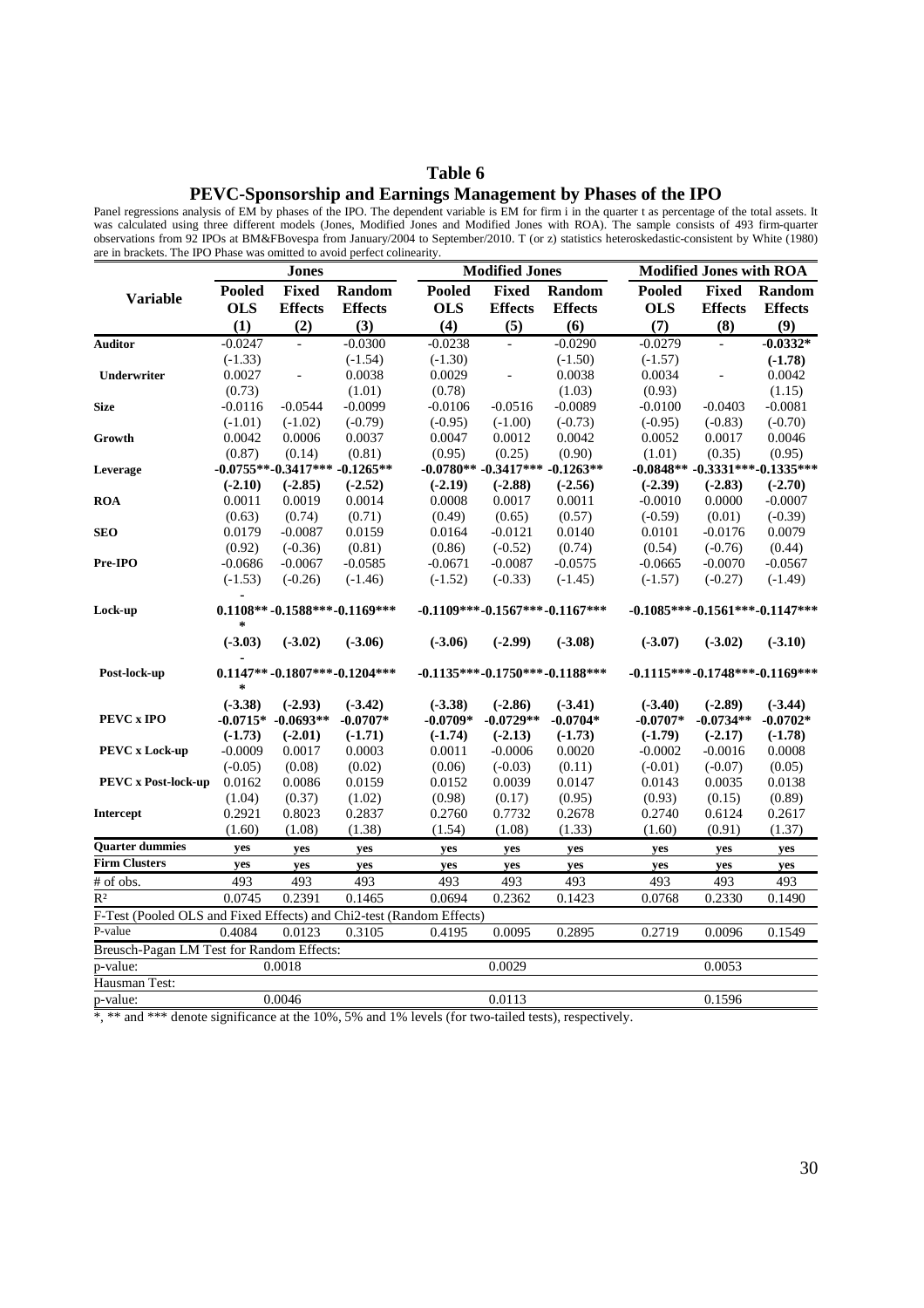# **Table 7**

## **Earnings Management Regressions in Sub-Samples**

Panel regressions analysis for the level of earnings management (EM) by phases of the IPO. The dependent variable is EM for firm i in the quarter t as percentage of the total assets. It was calculated using three different models (Jones, Modified Jones and Modified Jones with ROA). T (or z) statistics heteroskedastic-consistent by White (1980) are in brackets. The PEVC-sponsored subsample consists of 205 firm-quarter observations from 38 PEVC-Sponsored IPOs. The Non-PEVC-Sponsored subsample consists of 288 firm-quarter observations from 54 Non-PEVC-Sponsored IPOs. **Panel A: PEVC-Sponsored Sub-Sample** 

|                                                                                               |                  |                     |                | Panel A: PEVC-Sponsored Sub-Sample |                       |                |                  |                                |                  |
|-----------------------------------------------------------------------------------------------|------------------|---------------------|----------------|------------------------------------|-----------------------|----------------|------------------|--------------------------------|------------------|
|                                                                                               |                  | <b>Jones</b>        |                |                                    | <b>Modified Jones</b> |                |                  | <b>Modified Jones with ROA</b> |                  |
| <b>Variable</b>                                                                               | <b>Pooled</b>    | Fixed               | Random         | <b>Pooled</b>                      | <b>Fixed</b>          | Random         | <b>Pooled</b>    | <b>Fixed</b>                   | Random           |
|                                                                                               | <b>OLS</b>       | <b>Effects</b>      | <b>Effects</b> | <b>OLS</b>                         | <b>Effects</b>        | <b>Effects</b> | <b>OLS</b>       | <b>Effects</b>                 | <b>Effects</b>   |
|                                                                                               | (1)              | (2)                 | (3)            | (4)                                | (5)                   | (6)            | (7)              | (8)                            | (9)              |
| Pre-IPO                                                                                       | 0.0473           | 0.0158              | $0.0493*$      | 0.0495                             | 0.0201                | $0.0509*$      | 0.0496           | 0.0287                         | $0.0513*$        |
|                                                                                               | (1.57)           | (0.19)              | (1.66)         | (1.65)                             | (0.25)                | (1.72)         | (1.61)           | (0.35)                         | (1.69)           |
| <b>IPO</b>                                                                                    | $0.0453**$       | 0.0143              | $0.0457***$    | $0.0452**$                         | 0.0151                | $0.0454***$    | $0.0444**$       | 0.0192                         | $0.0446***$      |
|                                                                                               | (2.65)           | (0.29)              | (2.80)         | (2.70)                             | (0.32)                | (2.81)         | (2.57)           | (0.40)                         | (2.69)           |
| Lock-up                                                                                       | 0.0063           | $-0.0158$           | 0.0059         | 0.0077                             | $-0.0144$             | 0.0073         | 0.0096           | $-0.0107$                      | 0.0090           |
|                                                                                               | (0.53)           | $(-0.57)$           | (0.52)         | (0.65)                             | $(-0.55)$             | (0.63)         | (0.79)           | $(-0.40)$                      | (0.77)           |
| <b>Auditor</b>                                                                                | $-0.0350***$     | $\blacksquare$      | $-0.0336***$   | $-0.0310***$                       | $\blacksquare$        | $-0.0300***$   | $-0.0324***$     | $\blacksquare$                 | $-0.0314***$     |
|                                                                                               | $(-3.15)$        |                     | $(-2.80)$      | $(-2.92)$                          |                       | $(-2.69)$      | $(-3.03)$        |                                | $(-2.77)$        |
| Underwriter                                                                                   | $-0.0048$        | $\bar{\phantom{a}}$ | $-0.0019$      | $-0.0050$                          |                       | $-0.0029$      | $-0.0054$        | $\overline{\phantom{a}}$       | $-0.0030$        |
|                                                                                               | $(-1.15)$        |                     | $(-0.51)$      | $(-1.23)$                          |                       | $(-0.78)$      | $(-1.29)$        |                                | $(-0.79)$        |
| <b>Size</b>                                                                                   | 0.0046           | 0.0043              | 0.0051         | 0.0045                             | 0.0058                | 0.0049         | 0.0058           | 0.0117                         | 0.0064           |
|                                                                                               | (0.57)           | (0.20)              | (0.60)         | (0.57)                             | (0.26)                | (0.60)         | (0.70)           | (0.53)                         | (0.74)           |
| Growth                                                                                        | $0.0146**$       | $0.0161**$          | $0.0147***$    | $0.0148***$                        | $0.0165**$            | $0.0149***$    | $0.0110**$       | $0.0131**$                     | $0.0111**$       |
|                                                                                               | (2.64)           | (2.31)              | (2.64)         | (2.89)                             | (2.55)                | (2.89)         | (2.18)           | (2.08)                         | (2.19)           |
| Leverage                                                                                      | $-0.0670*$       | $-0.1792***$        | $-0.0759*$     | $-0.0707*$                         | $-0.1826***$          | $-0.0774*$     | $-0.0740*$       | $-0.1831***$                   | $-0.0821**$      |
|                                                                                               | $(-1.71)$        | $(-3.29)$           | $(-1.85)$      | $(-1.85)$                          | $(-3.42)$             | $(-1.95)$      | $(-1.97)$        | $(-3.49)$                      | $(-2.10)$        |
| <b>ROA</b>                                                                                    | $0.0042**$       | $0.0056***$         | $0.0044***$    | $0.0041***$                        | $0.0055***$           | $0.0043***$    | 0.0016           | $0.0030*$                      | 0.0018           |
|                                                                                               | (2.73)           | (4.10)              | (3.00)         | (2.75)                             | (4.06)                | (2.94)         | (0.97)           | (2.02)                         | (1.11)           |
| <b>SEO</b>                                                                                    | 0.0205           | 0.0127              | 0.0203         | 0.0178                             | 0.0086                | 0.0174         | 0.0178           | 0.0055                         | 0.0169           |
|                                                                                               | (1.21)           | (0.54)              | (1.21)         | (1.11)                             | (0.41)                | (1.10)         | (1.11)           | (0.26)                         | (1.07)           |
| Intercept                                                                                     | 0.0588           | 0.1135              | 0.0297         | 0.0586                             | 0.0913                | 0.0373         | 0.0486           | 0.0014                         | 0.0227           |
|                                                                                               | (0.48)           | (0.32)              | (0.24)         | (0.48)                             | (0.26)                | (0.30)         | (0.38)           | (0.00)                         | (0.17)           |
| <b>Quarter Dum</b>                                                                            | Yes              | Yes                 | Yes            | Yes                                | Yes                   | Yes            | Yes              | Yes                            | Yes              |
| <b>Firm Clusters</b>                                                                          | Yes              | Yes                 | Yes            | Yes                                | Yes                   | Yes            | Yes              | Yes                            | Yes              |
| # of obs.                                                                                     | $\overline{205}$ | $\overline{205}$    | 205            | 205                                | $\overline{205}$      | 205            | $\overline{205}$ | $\overline{205}$               | $\overline{205}$ |
| R <sup>2</sup> Total                                                                          | 0.3421           | 0.3873              | 0.3627         | 0.3477                             | 0.3965                | 0.3681         | 0.3212           | 0.3647                         | 0.3366           |
| $R2$ - Phases                                                                                 | 0.3063           | 0.3726              | 0.3374         | 0.3102                             | 0.3822                | 0.3446         | 0.2854           | 0.3515                         | 0.3138           |
| R <sup>2</sup> -Controls                                                                      | 0.2580           | 0.2725              | 0.2718         | 0.2605                             | 0.2765                | 0.2759         | 0.2617           | 0.2726                         | 0.2716           |
| F - Test (Pooled OLS and Fixed Effects) and Chi2-test (Random Effects) for phases of the IPO  |                  |                     |                |                                    |                       |                |                  |                                |                  |
| p-value                                                                                       | 0.0420           | 0.0740              | 0.0186         | 0.0409                             | 0.1001                | 0.0200         | 0.0585           | 0.1501                         | 0.0312           |
| F - Test (Pooled OLS and Fixed Effects) and Chi2-test (Random Effects) for controls variables |                  |                     |                |                                    |                       |                |                  |                                |                  |
| p-value                                                                                       | 0.0006           | 0.0003              | 0.0001         | 0.0007                             | 0.0003                | 0.0000         | 0.0004           | 0.0210                         | 0.0000           |
| F - Test (Pooled OLS and Fixed Effects) and Chi2-test (Random Effects) for all variables      |                  |                     |                |                                    |                       |                |                  |                                |                  |
| p-value                                                                                       | 0.0001           | 0.0017              | 0.0000         | 0.0000                             | 0.0019                | 0.0000         | 0.0000           | 0.0831                         | 0.0000           |
| Breusch-Pagan LM Test for Random Effects:                                                     |                  |                     |                |                                    |                       |                |                  |                                |                  |
| p-value:                                                                                      |                  | 0.0068              |                |                                    | 0.0061                |                |                  | 0.0033                         |                  |
| Hausman Test:                                                                                 |                  |                     |                |                                    |                       |                |                  |                                |                  |
| p-value:                                                                                      |                  | 0.3841              |                |                                    | 0.3620                |                |                  | 0.0002                         |                  |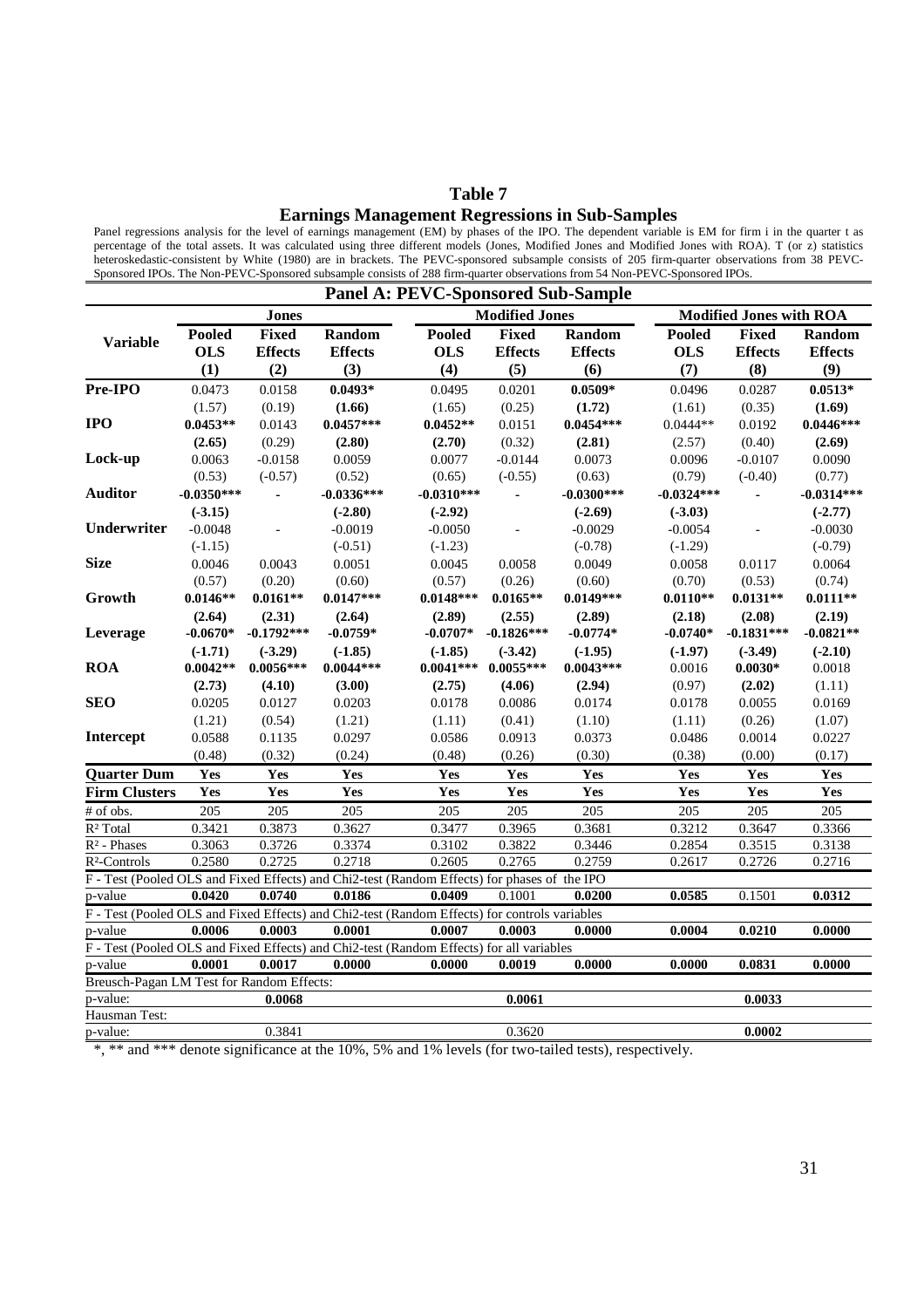|                                                                                             |                                    | <b>Jones</b>                          |                                 |                                    | <b>Modified Jones</b>                 |                                 |                             | <b>Modified Jones with ROA</b>        |                                 |
|---------------------------------------------------------------------------------------------|------------------------------------|---------------------------------------|---------------------------------|------------------------------------|---------------------------------------|---------------------------------|-----------------------------|---------------------------------------|---------------------------------|
| <b>Variable</b>                                                                             | <b>Pooled</b><br><b>OLS</b><br>(1) | <b>Fixed</b><br><b>Effects</b><br>(2) | Random<br><b>Effects</b><br>(3) | <b>Pooled</b><br><b>OLS</b><br>(4) | <b>Fixed</b><br><b>Effects</b><br>(5) | Random<br><b>Effects</b><br>(6) | Pooled<br><b>OLS</b><br>(7) | <b>Fixed</b><br><b>Effects</b><br>(8) | Random<br><b>Effects</b><br>(9) |
| Pre-IPO                                                                                     | 0.0446                             | $0.2568***$                           | $0.0662**$                      | 0.0445                             | $0.2441***$                           | $0.0644*$                       | 0.0468                      | $0.2390***$                           | $0.0641**$                      |
|                                                                                             | (1.20)                             | (2.92)                                | (1.97)                          | (1.21)                             | (2.76)                                | (1.93)                          | (1.33)                      | (2.68)                                | (1.97)                          |
| <b>IPO</b>                                                                                  |                                    | $0.1037***$ $0.2326***$ $0.1134***$   |                                 | $0.1029***$                        | $0.2234***$                           | $0.1117***$                     |                             | $0.1034***$ $0.2186***$               | $0.1109***$                     |
|                                                                                             | (3.10)                             | (2.95)                                | (3.21)                          | (3.09)                             | (2.85)                                | (3.20)                          | (3.17)                      | (2.81)                                | (3.26)                          |
| Lock-up                                                                                     | $-0.0074$                          | 0.0415                                | $-0.0064$                       | $-0.0088$                          | 0.0361                                | $-0.0079$                       | $-0.0070$                   | 0.0340                                | $-0.0066$                       |
|                                                                                             | $(-0.52)$                          | (1.60)                                | $(-0.45)$                       | $(-0.62)$                          | (1.42)                                | $(-0.56)$                       | $(-0.52)$                   | (1.30)                                | $(-0.49)$                       |
| <b>Auditor</b>                                                                              | $-0.0363$                          | $\bar{\phantom{a}}$                   | $-0.0446$                       | $-0.0366$                          | $\blacksquare$                        | $-0.0443$                       | $-0.0395$                   |                                       | $-0.0463$                       |
|                                                                                             | $(-1.15)$                          |                                       | $(-1.36)$                       | $(-1.18)$                          |                                       | $(-1.37)$                       | $(-1.30)$                   |                                       | $(-1.48)$                       |
| Underwriter                                                                                 | 0.0050                             |                                       | 0.0061                          | 0.0052                             |                                       | 0.0062                          | 0.0056                      |                                       | 0.0063                          |
|                                                                                             | (0.77)                             |                                       | (0.91)                          | (0.82)                             |                                       | (0.94)                          | (0.91)                      |                                       | (1.00)                          |
| <b>Size</b>                                                                                 | $-0.0221$                          | $-0.0722$                             | $-0.0202$                       | $-0.0208$                          | $-0.0691$                             | $-0.0190$                       | $-0.0202$                   | $-0.0553$                             | $-0.0186$                       |
|                                                                                             | $(-1.18)$                          | $(-1.07)$                             | $(-1.02)$                       | $(-1.13)$                          | $(-1.06)$                             | $(-0.98)$                       | $(-1.16)$                   | $(-0.90)$                             | $(-1.02)$                       |
| Growth                                                                                      | 0.0103                             | $0.0077*$                             | $0.0101*$                       | 0.0111                             | $0.0082*$                             | $0.0108*$                       | $0.0119*$                   | $0.0091*$                             | $0.0116*$                       |
|                                                                                             | (1.62)                             | (1.78)                                | (1.78)                          | (1.66)                             | (1.76)                                | (1.79)                          | (1.70)                      | (1.78)                                | (1.79)                          |
| Leverage                                                                                    | $-0.1066$                          | $-0.4340**$                           | $-0.1599*$                      | $-0.1107*$                         | $-0.4333**$                           | $-0.1593**$                     | $-0.1176*$                  | $-0.4199**$                           | $-0.1588**$                     |
|                                                                                             | $(-1.63)$                          | $(-2.64)$                             | $(-1.96)$                       | $(-1.71)$                          | $(-2.66)$                             | $(-1.99)$                       | $(-1.83)$                   | $(-2.59)$                             | $(-2.06)$                       |
| <b>ROA</b>                                                                                  | $-0.0003$                          | $-0.0001$                             | 0.0001                          | $-0.0008$                          | $-0.0005$                             | $-0.0004$                       | $-0.0024$                   | $-0.0017$                             | $-0.0021$                       |
|                                                                                             | $(-0.14)$                          | $(-0.06)$                             | (0.04)                          | $(-0.43)$                          | $(-0.21)$                             | $(-0.23)$                       | $(-1.21)$                   | $(-0.68)$                             | $(-1.01)$                       |
| <b>SEO</b>                                                                                  | 0.0382                             | 0.0095                                | 0.0424                          | 0.0407                             | 0.0126                                | 0.0448                          | 0.0057                      | $-0.0019$                             | 0.0123                          |
|                                                                                             | (0.50)                             | (0.10)                                | (0.52)                          | (0.54)                             | (0.13)                                | (0.56)                          | (0.08)                      | $(-0.02)$                             | (0.17)                          |
| Intercept                                                                                   | 0.3782                             | 1.5631                                | 0.4254                          | 0.3467                             | 1.5040                                | 0.4546                          | 0.3277                      | 1.2794                                | 0.3065                          |
|                                                                                             | (1.40)                             | (1.42)                                | (1.46)                          | (1.30)                             | (1.41)                                | (1.35)                          | (1.29)                      | (1.26)                                | (1.16)                          |
| <b>Quarter Dum</b>                                                                          | Yes                                | Yes                                   | Yes                             | Yes                                | Yes                                   | Yes                             | Yes                         | Yes                                   | Yes                             |
| <b>Firm Clusters</b>                                                                        | Yes                                | Yes                                   | Yes                             | Yes                                | Yes                                   | Yes                             | Yes                         | Yes                                   | Yes                             |
| # of obs.                                                                                   | 288                                | 288                                   | 288                             | 288                                | 288                                   | 288                             | 288                         | 288                                   | 288                             |
| R <sup>2</sup> Total                                                                        | 0.1827                             | 0.2919                                | 0.2254                          | 0.1798                             | 0.2882                                | 0.2232                          | 0.1907                      | 0.2858                                | 0.2294                          |
| R <sup>2</sup> - Phases                                                                     | 0.1246                             | 0.2022                                | 0.1301                          | 0.1206                             | 0.1996                                | 0.1269                          | 0.1312                      | 0.1980                                | 0.1330                          |
| $\overline{R^2}$ - Controls                                                                 | 0.1291                             | 0.1494                                | 0.1287                          | 0.1275                             | 0.1466                                | 0.1268                          | 0.1323                      | 0.1541                                | 0.1345                          |
| F-test (Pooled OLS and Fixed Effects) and Chi2-test (Random Effects) for phases of the IPO  |                                    |                                       |                                 |                                    |                                       |                                 |                             |                                       |                                 |
| p-value                                                                                     | 0.0093                             | 0.0289                                | 0.0033                          | 0.0093                             | 0.0354                                | 0.0035                          | 0.0089                      | 0.0366                                | 0.0033                          |
| F-test (Pooled OLS and Fixed Effects) and Chi2-test (Random Effects) for controls variables |                                    |                                       |                                 |                                    |                                       |                                 |                             |                                       |                                 |
| p-value                                                                                     | 0.5786                             | 0.0295                                | 0.5376                          | 0.5819                             | 0.0272                                | 0.5252                          | 0.2138                      | 0.0421                                | 0.2326                          |
| F-test (Pooled OLS and Fixed Effects) and Chi2-test (Random Effects) for all variables      |                                    |                                       |                                 |                                    |                                       |                                 |                             |                                       |                                 |
| p-value                                                                                     | 0.1649                             | 0.0668                                | 0.1374                          | 0.1870                             | 0.0686                                | 0.1530                          | 0.1121                      | 0.1096                                | 0.1004                          |
| Breusch-Pagan LM Test for Random Effects:                                                   |                                    |                                       |                                 |                                    |                                       |                                 |                             |                                       |                                 |
| p-value:                                                                                    |                                    | 0.0013                                |                                 |                                    | 0.0023                                |                                 |                             | 0.0029                                |                                 |
| Hausman Test:                                                                               |                                    |                                       |                                 |                                    |                                       |                                 |                             |                                       |                                 |
| p-value:                                                                                    |                                    | 0.0000                                |                                 |                                    | 0.0000                                |                                 |                             | 0.0000                                |                                 |

**Table 7 Earnings Management Regressions in Sub-Samples Panel B: Non-PEVC-Sponsored Sub-Sample**